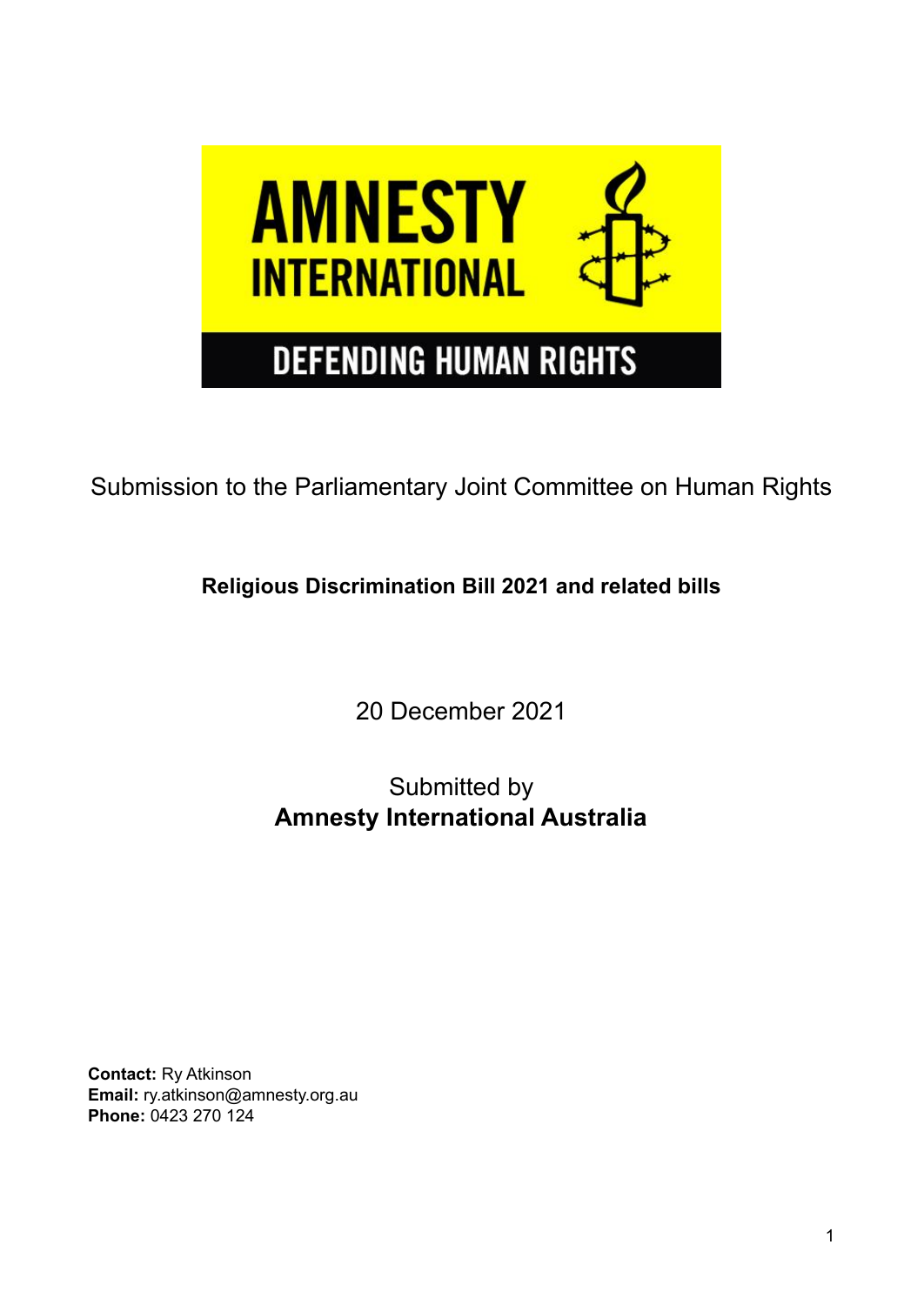# <span id="page-1-0"></span>**Table of Contents**

| <b>Table of Contents</b>                                                                                                    | $\boldsymbol{2}$ |
|-----------------------------------------------------------------------------------------------------------------------------|------------------|
| <b>About Amnesty International</b>                                                                                          | 3                |
| 1. Summary                                                                                                                  | 4                |
| 2. Recommendations                                                                                                          | 6                |
| A Human Rights Act or a Charter of Human Rights and Freedoms                                                                | 6                |
| <b>Religious Discrimination Bill 2021</b>                                                                                   | 6                |
| Human Rights Legislation Amendment Bill 2021                                                                                | 6                |
| 3. International Legal Human Rights Framework                                                                               | $\overline{7}$   |
| Freedom of Religion, Conscience and Belief                                                                                  | 8                |
| Limitations on Freedom of Religion                                                                                          | 8                |
| Freedom of Expression                                                                                                       | 8                |
| 4. Protection of Religious Freedoms in Australia                                                                            | 10               |
| 5. Religious Discrimination Bill 2021 and Related Bills                                                                     | 12               |
| 5a. A Human Rights Act or a Charter of Human Rights and Freedoms                                                            | 12               |
| 5b. Religious Discrimination Bill 2021                                                                                      | 12               |
| 5b(i) The Bill and Article 18(3) ICCPR                                                                                      | 13               |
| 5b(ii) Section 12: Statements of belief                                                                                     | 14               |
| Healthcare                                                                                                                  | 15               |
| Education                                                                                                                   | 17               |
| Discrimination toward Students by religious educational institutions                                                        | 19               |
| <b>LGBTQIA+ Conversion Practices</b>                                                                                        | 20               |
| 5b(iii) Religious Educational Institutions, Religious Hospitals, Aged Care Facilities and<br><b>Accommodation Providers</b> | 21               |
| 'Publicly available policy'                                                                                                 | 23               |
| 5b(iv) Qualifying bodies                                                                                                    | 23               |
| 5b(v) Human rights protect human beings.                                                                                    | 24               |
| 5c. Human Rights Legislation Amendment Bill 2021                                                                            | 24               |
| 6. Conclusion                                                                                                               | 26               |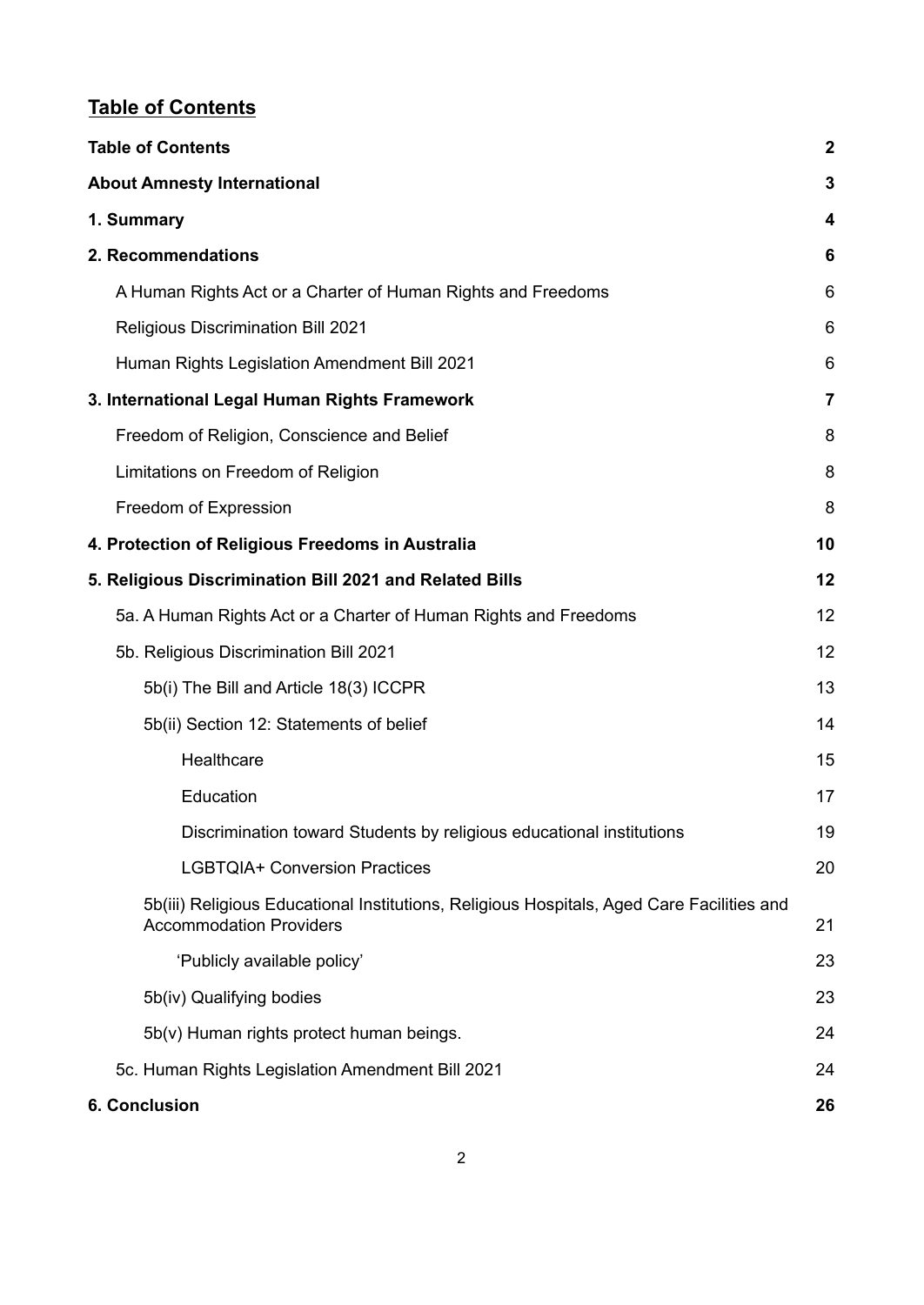## <span id="page-2-0"></span>**About Amnesty International**

Amnesty International is the world's largest independent human rights organisation, with more than ten million supporters in over 160 countries.

Amnesty International is a worldwide movement to promote and defend all human rights enshrined in the Universal Declaration of Human Rights (UDHR) and other international human rights instruments.

Amnesty International undertakes research focused on preventing and ending abuses of these rights. Amnesty International is impartial and independent of any government, political persuasion or religious belief and does not receive funding from governments or political parties.

Since 1961 Amnesty International has campaigned on behalf of thousands of prisoners of conscience - people who are imprisoned because of their political, religious or other conscientiously held beliefs, ethnic origin, sex, colour, language or sexual orientation, gender identity or sex characteristics. Amnesty International recognises the right to freedom of thought, conscience and religion as set out in Article 18 of the UDHR.

Amnesty International also campaigns against direct or indirect discrimination on the basis of race, sex, sexual orientation and gender identity, sex characteristics, religion or belief, political or other opinion, ethnicity, national or social origin, disability, or other status.

Amnesty International calls for states to take measures that prohibit discrimination as well as positive measures to address long-standing or systemic disadvantages, and to prevent discrimination by non-state actors.

Our work on non-discrimination is grounded in human rights treaties including the International Covenant on Civil and Political Rights (ICCPR), the International Convention on the Elimination of All Forms of Racial Discrimination (CERD), the Convention on the Rights of the Child (CRC) and the Convention on the Elimination of All Forms of Discrimination Against Women (CEDAW).

Amnesty International is a proud People Powered movement founded on the work of volunteers and activists all around the country.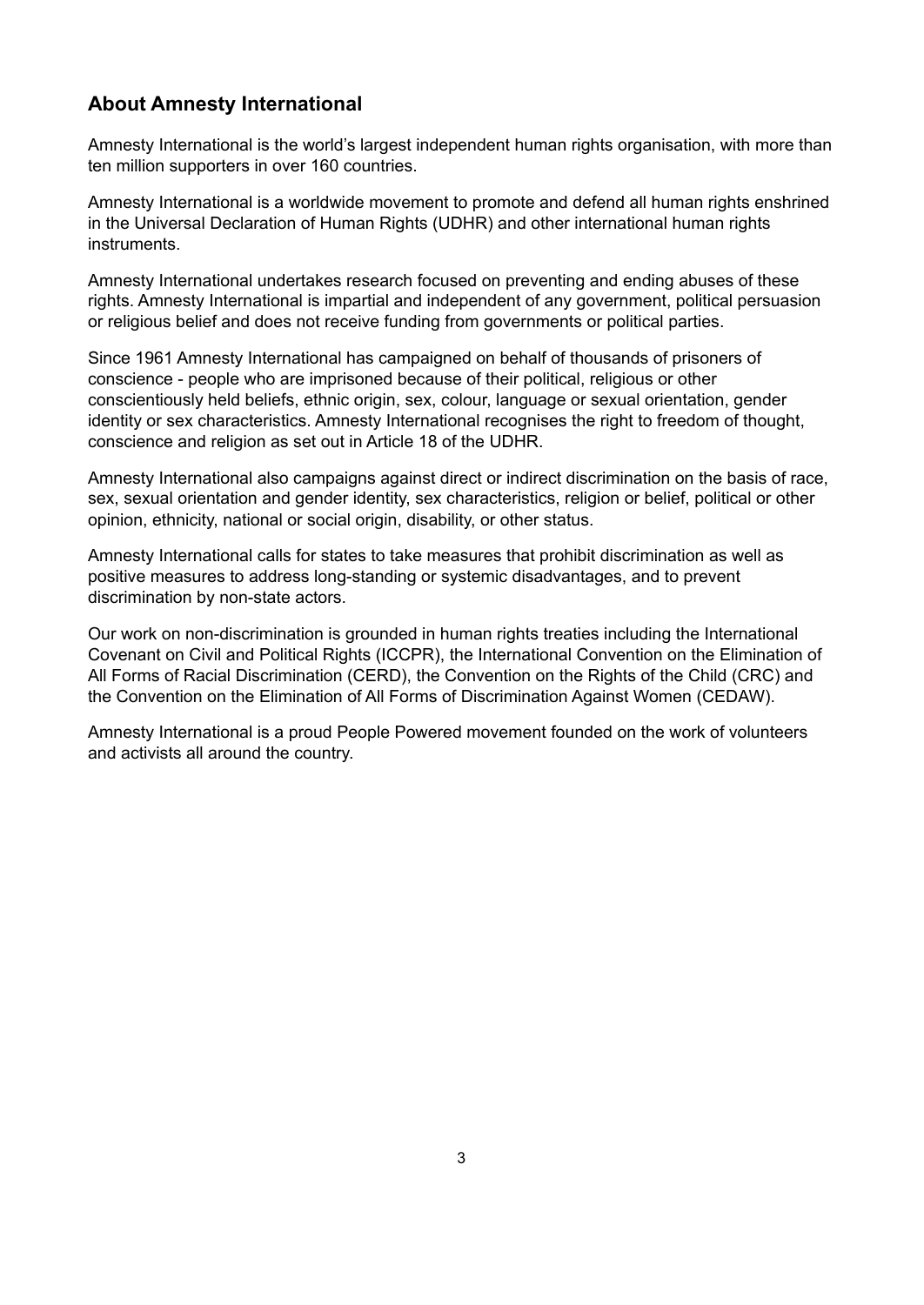## <span id="page-3-0"></span>**1. Summary**

1.1 Amnesty International Australia (AIA) welcomes the opportunity to provide this submission to the Parliamentary Joint Committee on Human Rights inquiry into the *Religious Discrimination Bill 2021 and Related Bills (the Bill)*.

1.2 AIA campaigns against direct or indirect discrimination on the basis of race, sex, sexual orientation and gender identity, variations of sex characteristics, religion or belief, and we advocate for states to fulfil their obligations to prohibit racial and religious vilification. AIA is concerned about the growth of divisive political discourse in Australia and around the world that dehumanises and scapegoats religious and other minority groups for social, economic and security concerns they have no control over. Additionally Amnesty International notes the increase in organised and coordinated divisive political and media discourse around the LGBTQIA+ community, in particular, the trans and gender diverse community, during and following the marriage equality debate.

1.3 Australia has an international legal obligation to protect the right to freedom of thought, conscience and religion, protect against all forms of discrimination and prohibit racial and religious vilification. States are required to take 'all appropriate measures' to prevent intolerance on the basis of religion or belief.<sup>1</sup> Amnesty International is concerned, however, that the Bill has the potential to increase rather than eliminate intolerance.

1.4 There is a clear distinction between the absolute right to hold a religion or belief (including a non-religious belief or a rejection of religious belief) and the right to manifest such a belief. While the right to freedom of thought and belief is absolute, in international law the freedom to manifest one's religion or beliefs may be subject to legitimate limitations where they are "prescribed by law", and necessary to protect "the fundamental rights and freedoms of others".<sup>2</sup>

1.5 AIA is concerned that the public discussions in relation to the Bill and the concept of religious freedoms has been framed as a dichotomy of religious freedom vs LGBTQIA+ rights. The perception of two distinct groups in the community is false. Many LGBTQIA+ people are people of faith or hold strong spiritual beliefs and they consider their right to religious and spiritual belief vitally important.

1.6. Religious discrimination harms people.The cumulative impact, on a person, of discrimination based on multiple characteristics, including religious belief, is even more harmful. AIA acknowledges that religious discrimination intersects with discrimination based on other characteristics and affects people in many ways. For example, a LGBTQIA+ identifying, disabled person of faith may face discrimination in relation to their sexuality, gender identity or sex characteristics as well as discrimination in relation to their faith and their disability.

1.7 AIA has serious concerns that this Religious Discrimination Bill (the Bill) in its current form will condone behaviour, statements and environments that create unsafe or potentially harmful environments for some people and communities who are attempting to access essential services such as health, mental health, education, accommodation, crisis support services, aged care and employment. This Bill will particularly impact on LGBTQIA+ people, people with a disability and/or lived experience of mental illness, Aboriginal and Torres Strait Islander people, rural and remote

2 ICCPR, Art 18.

<sup>&</sup>lt;sup>1</sup> United Nations Declaration on the Elimination of All Forms of Intolerance and of Discrimination Based on Religion or Belief, United Nations General Assembly UN Doc. A/RES/36/55 (adopted 25 November 1981)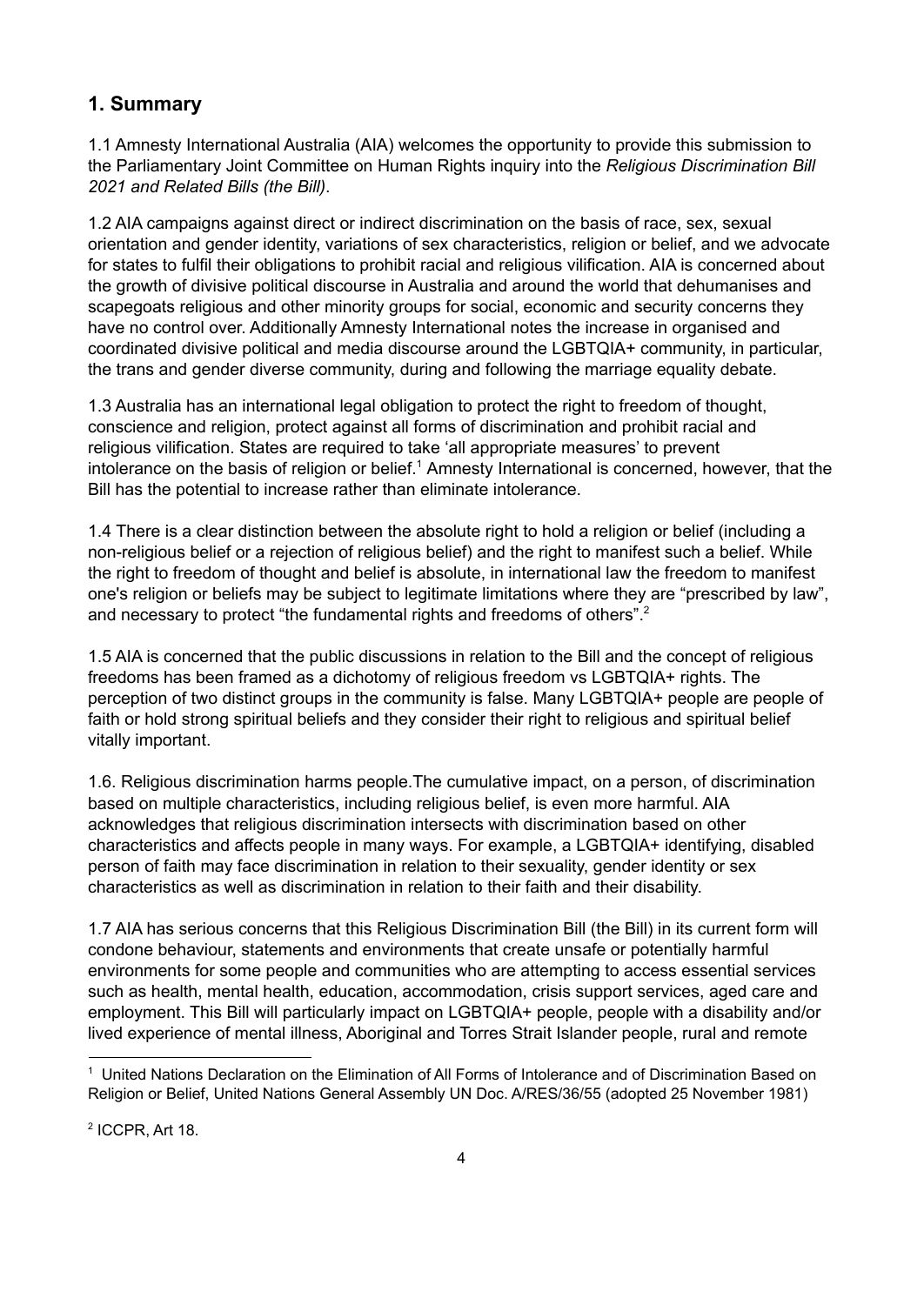communities, single parents, divorcees, people of minority faiths and beliefs, people with limited support or resources, women, children and young people.

1.8 Noting that the issue of religious freedom and religious discrimination has been at the centre of public debate for some years, particularly at the time of the Australian Marriage Law Postal Survey, it has become apparent that the community expects a timely resolution to the question of rights protections. AIA holds the strong position that the only feasible way to protect the rights of people of faith whilst not creating a situation that allows people of faith to discriminate against others, is a Federal Human Rights Act or Charter of Human Rights and Freedoms. This Act or Charter would protect the rights of all Australians within a framework that ensures that all people's rights are universal and indivisible. In a situation where one person's accessing of their rights impacts or impinges on another person's ability to access their rights, an Act or Charter would fairly balance these rights. UDHR allows for the rights to be balanced with each other so that no one human right outweighs another.

1.9 AIA notes that this Bill has the potential to significantly impact on many groups and individuals and that thorough and inclusive community consultation, outside of leaders of major religions, is vital. Australia is home to the oldest continuing culture in the world. AIA are concerned that the potential impact of this bill on First Nations people, their right to hold their belief systems and express their culture, has not been adequately assessed and that extensive consultation with First Nations people has not been conducted.

1.10 Acknowledging that the Federal Government has to date rejected the proposal of a Federal Human Rights Act, this submission addresses several serious concerns that AIA has in regards to the Bill, namely that they provide protection to religious belief or activity at the expense of other rights and as such are likely to facilitate harm to members of the community. AIA strongly believes the Bill should not proceed in its current form and that any Religious Discrimination Bill must protect people against discrimination, vilification and persecution based on their religious belief or lack of religious belief without preferencing the rights of people of faith at the expense of the human rights of others.

1.11 This submission will draw on AIA's expertise in international human rights law and standards and outlines specific concerns regarding the Bill. It recommends amendments regarding the Bill's impacts on health care and employment, a lack of protection of students, teachers and staff in religious educational institutions, the effects of statements of belief which privilege religious belief over other human rights and would be conversion practices under State and Territory law and the ability of religious bodies to discriminate on the basis of their religious doctrines, tenets and beliefs while receiving government funding to provide necessary services to the public.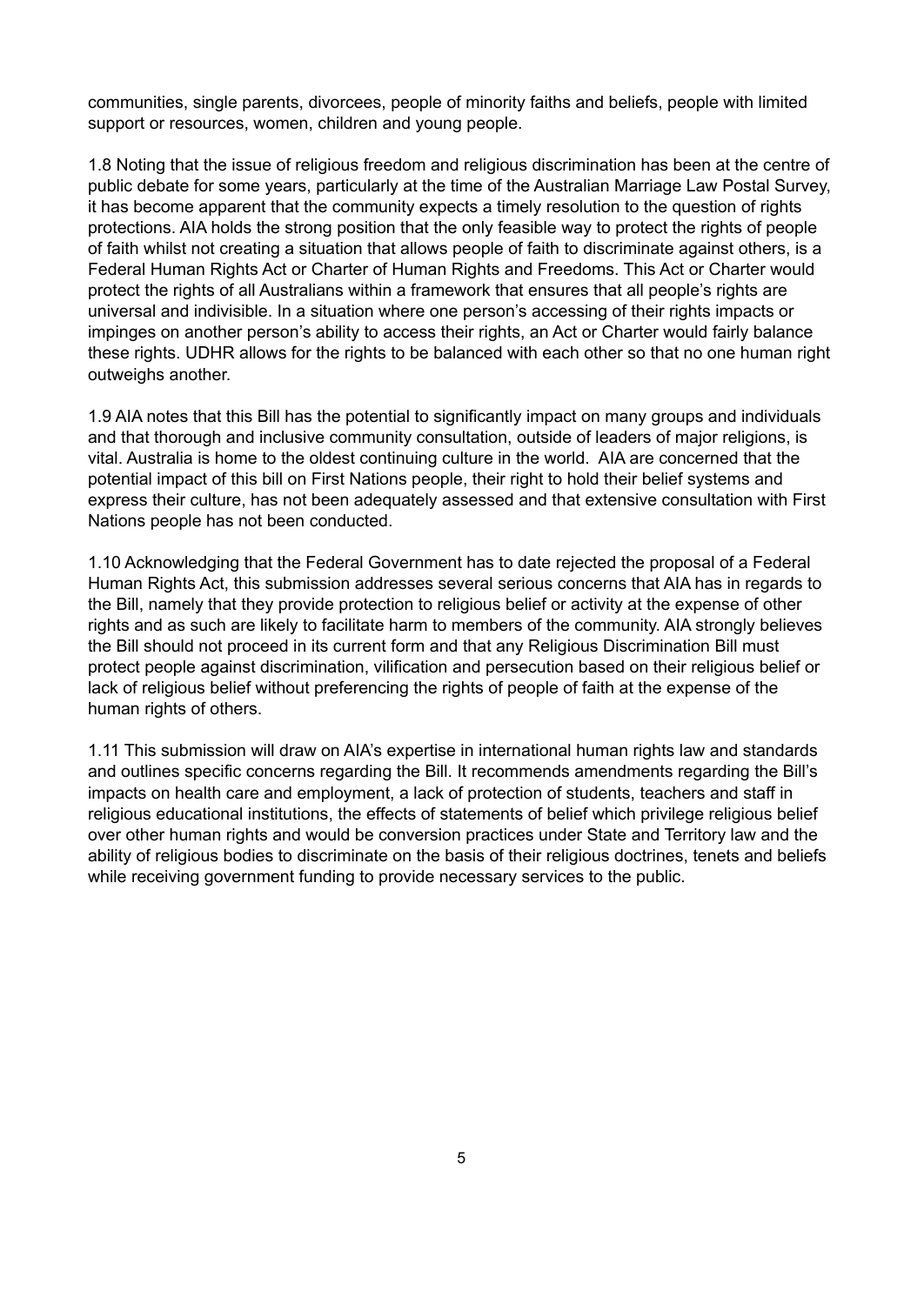## <span id="page-5-0"></span>**2. Recommendations**

In order to adequately protect all human rights in Australia, AIA recommends:

## <span id="page-5-1"></span>**A Human Rights Act or a Charter of Human Rights and Freedoms**

The Government must legislate a Human Rights Act or a Charter of Human Rights and Freedoms for Australia, to ensure that fundamental rights are protected and appropriately balanced. The objectives the Act or Charter should contain as a minimum; right to recognition and equality, right to life, right to freedom of movement, right to privacy and reputation, right to religion and belief, rights to peaceful assembly and freedom of association, cultural rights (right to enjoy culture, declare and practise religion and use their language), right to education, right to access health care and the rights of children in the criminal justice process.

## <span id="page-5-2"></span>**Religious Discrimination Bill 2021**

The Bill, the Human Rights Legislation Amendment Bill 2021 and the Religious Discrimination (Consequential Amendments) Bill 2021 not proceed and be withdrawn.

If the Bill, the Human Rights Legislation Amendment Bill 2021 and the Religious Discrimination (Consequential Amendments) Bill 2021, are to proceed, AIA recommends:

Delete section 12, and associated definitions, from the Religious Discrimination Bill.

Delete sections 7 to 9 of the Religious Discrimination Bill.

Delete section 11 of the Religious Discrimination Bill and Schedule 2 of the Religious Discrimination (Consequential Amendments) Bill 2021.

Delete sections 40(2) to (7) of the Religious Discrimination Bill.

If the Committee determines that the above three recommendations should not be accepted, then replace sections 7 to 9, 11 and 40(2) to (7) with provisions consistent with Commonwealth, State and Territory laws.

The Religious Discrimination Bill's definitions and terminology must be reviewed to ensure that its definitions and terminology are consistent with existing Federal discrimination legislation.

Delete section 15 of the Religious Discrimination Bill (and associated definitions).

Delete section 16(3) of the Religious Discrimination Bill.

### <span id="page-5-3"></span>**Human Rights Legislation Amendment Bill 2021**

Delete the proposed s19 of the *Charities Act 2013* (Cth) from the Human Rights Amendment Bill.

Delete the proposed s47C of the *Marriage Act 1961* (Cth) from the Human Rights Amendment Bill.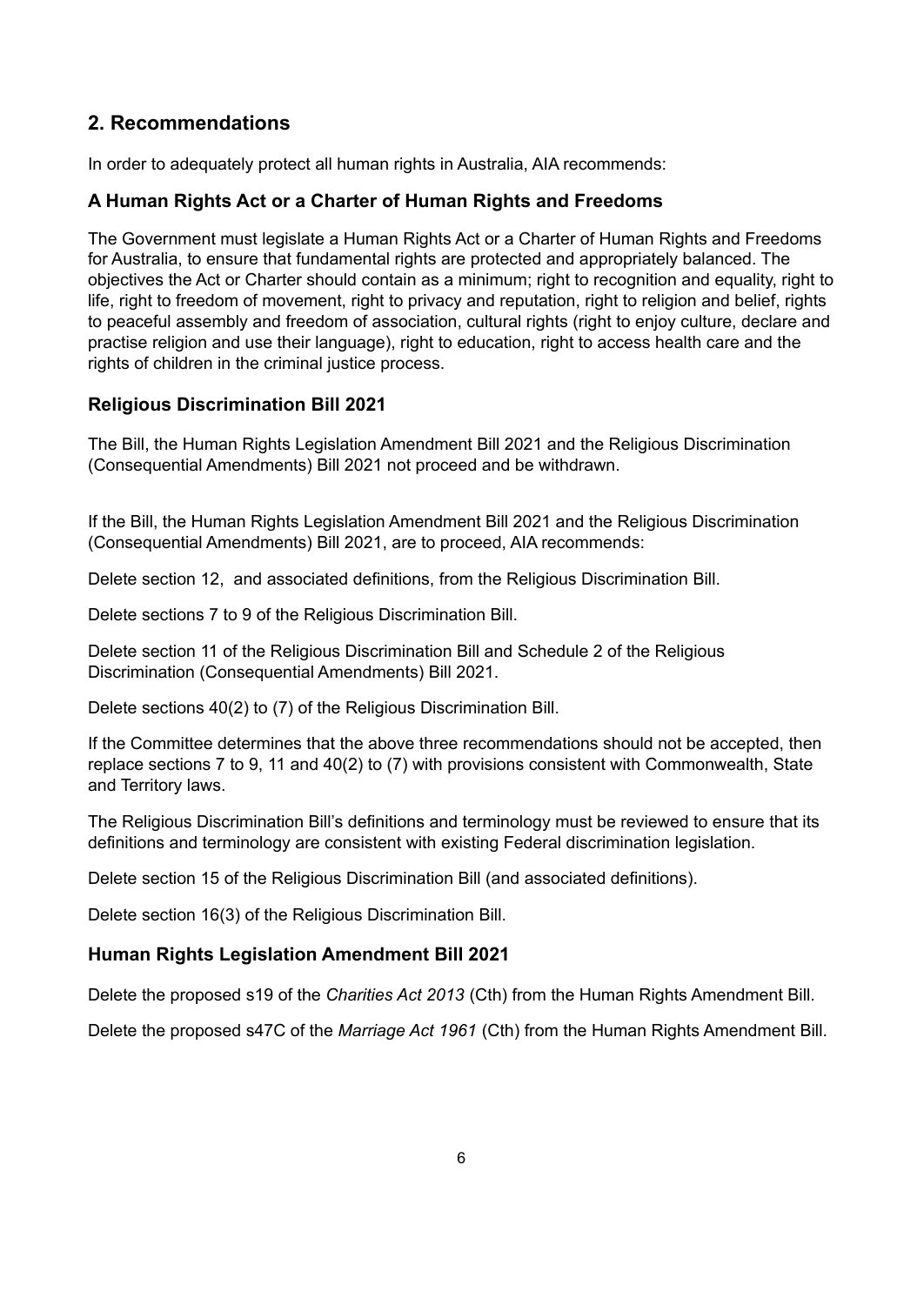## <span id="page-6-0"></span>**3. International Legal Human Rights Framework**

3.1 Through ratification of binding international human rights treaties and the adoption of United Nations (UN) declarations, the Australian Government has committed to ensuring that all people enjoy universally recognised rights and freedoms.

3.2 The Universal Declaration of Human Rights (UDHR) sets out the fundamental principles underpinning all human rights.<sup>3</sup>

3.3 *Article 1* UDHR states "All human beings are born free and equal in dignity and rights. They are endowed with reason and conscience and should act towards one another in a spirit of brotherhood."

3.4 *Article 2* UDHR states "Everyone is entitled to all the rights and freedoms set forth in this Declaration, without distinction of any kind, such as race, colour, sex, language, religion, political or other opinion, national or social origin, property, birth or other status." When thinking about human rights, it must always be remembered that human beings have multifaceted identities and will possess, at any time, more than one of the statuses referred to in *Article* 2, and that these statuses may change over time.

3.5 *Article 7* UDHR and *Article 26* International Covenent of Civil and Political Rights (ICCPR) provides that all people are equal before the law and are entitled without discrimination to equal protection of the law.<sup>4</sup> Article 26 of the ICCPR requires State Parties, including Australia, to prohibit discrimination and guarantee protection against discrimination on the basis of 'race, colour, sex, language, religion, political or other opinion, national or social origin, property, birth or other status'.

3.6 It is now well established that phrase 'other status' has been interpreted by human rights treaty bodies to include attributes such as age, disability, sexual orientation, gender identity or sex characteristics.

3.7 The Principles on the Application of International Human Rights Law in Relation to Sexual Orientation and Gender Identity (the Yogyakarta Principles) and the Yogyakarta Principles plus 10 state that sexual orientation, gender identity, gender expression and sex characteristics are integral to every person's dignity and humanity and must not be the basis for discrimination or abuse.<sup>5</sup>

<sup>&</sup>lt;sup>3</sup> Universal Declaration of Human Rights, United Nations General Assembly Resolution 217 A(III), 10 December 1948 (UDHR).

<sup>4</sup> International Covenant on Civil and Political Rights, United Nations, Treaty Series, (1966) vol.999, p.171 (ICCPR).

<sup>5</sup> *The Yogyakarta Principles - Principles on the application of international human rights law in relation to sexual orientation and gender identity,* 2007, Principle 2; *Yogyakarta Principles plus 10 - Additional principles and State obligations on the application of international human rights law in relation to sexual orientation, gender identity, gender expression and sex characteristics to complement The Yogyakarta Principles,* 10 November 2017, Preamble.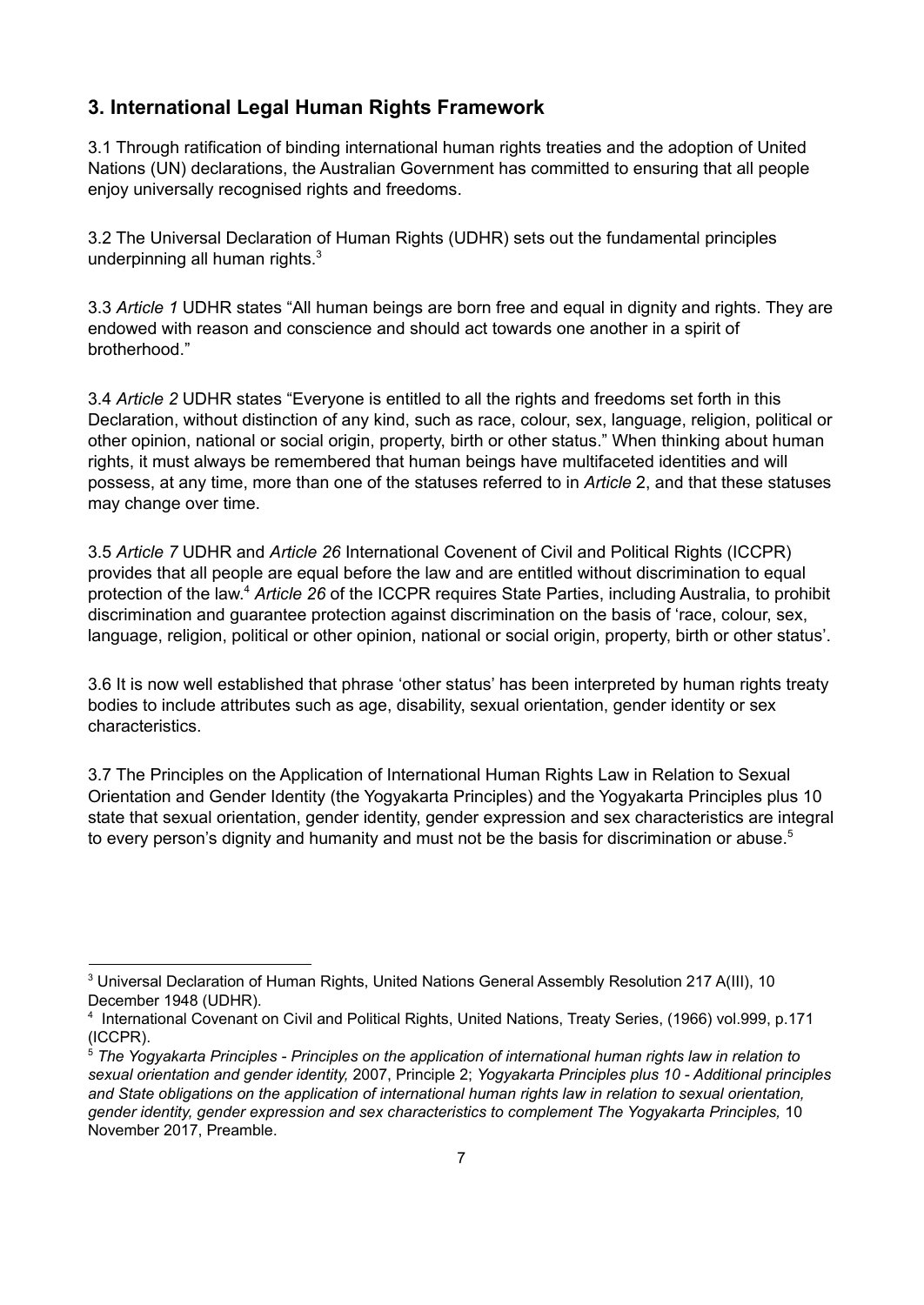### <span id="page-7-0"></span>**Freedom of Religion, Conscience and Belief**

3.8 The rights to freedom of religion, conscience and belief are enshrined in *Article 18* of the UDHR and *Article 18* of the ICCPR. The right to be free from discrimination on the basis of religion, conscience and belief is protected by *Article 7* of the UDHR and *Article 2* of the ICCPR. *Article 26* of the ICCPR has been interpreted by the Human Rights Committee to not merely duplicate the guarantee in *Article 2*, but in itself to provide an autonomous right to non-discrimination. Legislation adopted by a State must comply with the *Article 26's* requirement that it not be discriminatory and that the rights protected are not limited to those provided for in the ICCPR. $^6$ 

3.9 The right to freedom of religion, conscience and belief, also includes theistic, non-theistic and atheistic beliefs, as well as the right not to profess any religion or belief.<sup>7</sup>

#### <span id="page-7-1"></span>**Limitations on Freedom of Religion**

3.10 AIA recognises the distinction between the absolute right to freedom of thought, conscience and religion (including a non-religious belief or a rejection of religious belief) and the right to manifest such a belief. While the right to freedom of thought, conscience and religion is absolute, in international law, the freedom to manifest one's religion or beliefs may be subject to legitimate limitations (*Article 18(3)* of the ICCPR). Such limitations must be prescribed by law and be necessary for the protection of 'public safety, order, health, or morals or the fundamental rights and freedoms of others'. 8

3.11 The United Nations Declaration on the Elimination of All Forms of Intolerance and of Discrimination Based on Religion or Belief (Declaration on Religion or Belief') at *Article 1(1)* closely reiterates the terms of *Article 18(1)* ICCPR. *Articles 1(2)* and *1(3)* of the Declaration on Religion and Belief are identical to *Articles 18(2)* and *18(3)* ICCPR.

3.12 *Article 4* of the Declaration on Religion and Belief further provides that States shall take 'effective measures to prevent and eliminate discrimination on the grounds of religion or belief,' including the enactment or repeal of legislation. *Article 4* also requires States to take 'all appropriate measures' to 'combat intolerance on the basis of religion or belief'.<sup>9</sup>

3.13 *Article 27* of the ICCPR provides particular protection for ethnic, religious, or linguistic minorities to 'enjoy their own culture, to profess and practise their own religion or to use their own language'.

#### <span id="page-7-2"></span>**Freedom of Expression**

3.14 Religious groups and individuals also enjoy the protection of the right to freedom of expression and the right to freedom of association (Articles 19 and 22 of the ICCPR).

<sup>7</sup> See Article 18(3) ICCPR, and UN Human Rights Committee, General Comment 22 (48) CCPR/C/21/Rev.1/Add.4 27 September 1993'.

<sup>6</sup> UN Human Rights Committee, General Comment 18, Thirty-seventh Session (1989), para 12.

<sup>8</sup> ICCPR Article 18(1) and (3); See also Article 14, *Convention on the Rights of the Child*, United Nations General Assembly Resolution 44/25, 20 November 1989 (CRC).

<sup>&</sup>lt;sup>9</sup> Declaration on the Elimination of All Forms of Intolerance and of Discrimination Based on Religion or Belief, United Nations General Assembly UN Doc. A/RES/36/55 (adopted 25 November 1981), Article 4 (Declaration on Religion or Belief)..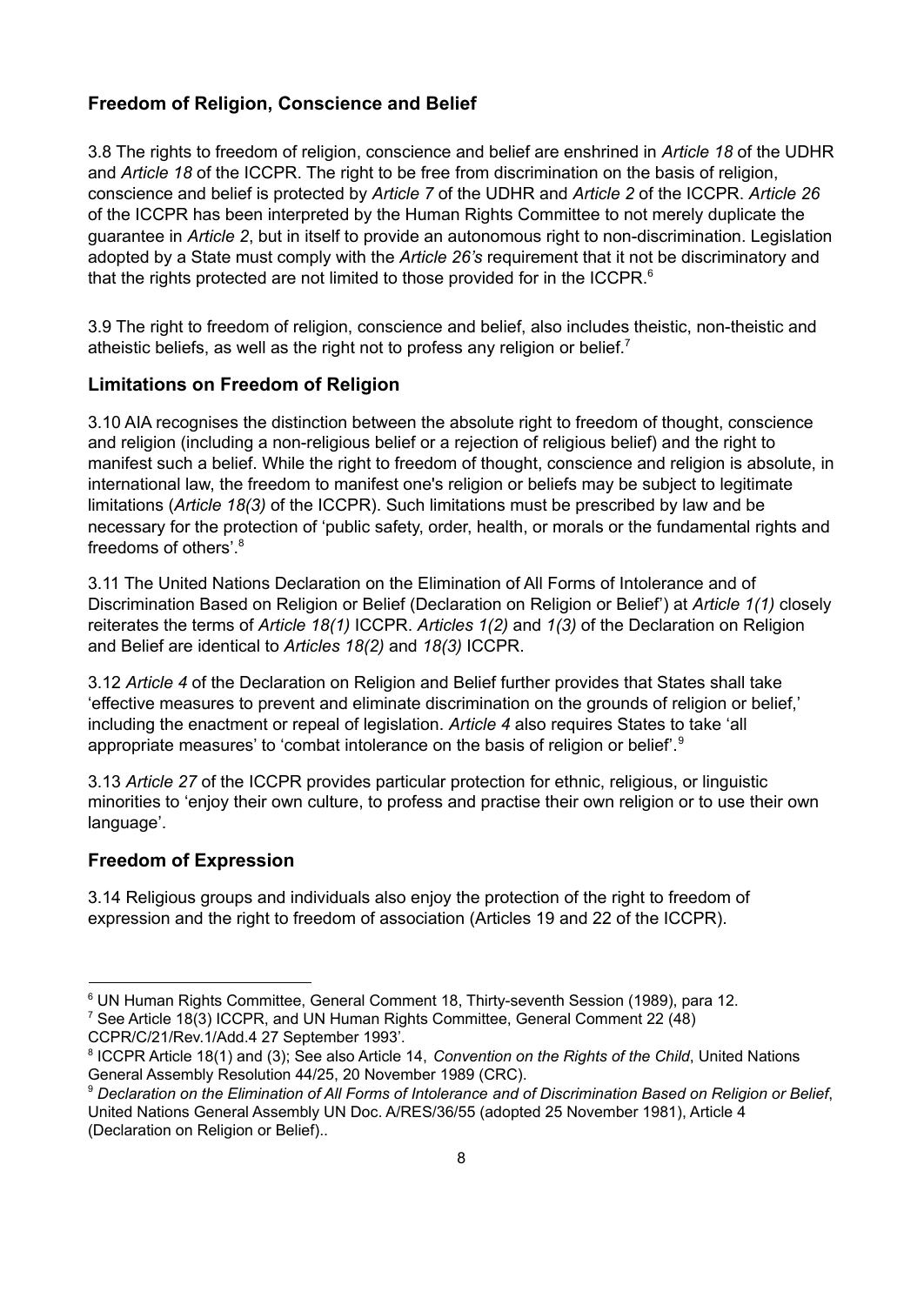3.15 Freedom of expression is a fundamental human right. It is essential to, and interrelated with, the realisation and exercise of all human rights. Every human being has the right to hold opinions, receive information and express themselves freely. Like all human rights, freedom of expression must be protected and balanced alongside other rights. Governments may impose some legitimate restrictions on certain forms of speech, as long as they are demonstrably necessary to ensure respect for the rights of others, such as the right to be free from discrimination, or for the protection of certain specified public interests.<sup>10</sup> Any such restrictions on freedom of expression must be prescribed by law and must conform to the strict tests of necessity and proportionality.<sup>11</sup> Importantly, governments also have a positive obligation to prohibit advocacy of national, racial or religious hatred. 12

3.16 The Yogyakarta Principles and Yogyakarta Principles plus 10 call on States to take all necessary legislative, administrative and other measures to ensure the right of persons, regardless of sexual orientation, gender identity, gender expression or sex characteristics to hold and practise religious and non-religious beliefs, alone or in association with others, to be free from interference with their beliefs and to be free from coercion or imposition of beliefs.<sup>13</sup>

3.17 These pieces of international law and standards form the basis of AIA's recommendations.

<sup>&</sup>lt;sup>10</sup> ICCPR Article 19(3).

<sup>&</sup>lt;sup>11</sup> United Nations Human Rights Committee, General Comment 34: Article 19: Freedoms of opinion and expression, 102nd sess, UN Doc CCPR/C/GC/34, 12 September 2011, para. 22.

<sup>&</sup>lt;sup>12</sup> ICCPR Article 20(2).

<sup>13</sup> Yogyakarta Principles, Principle 21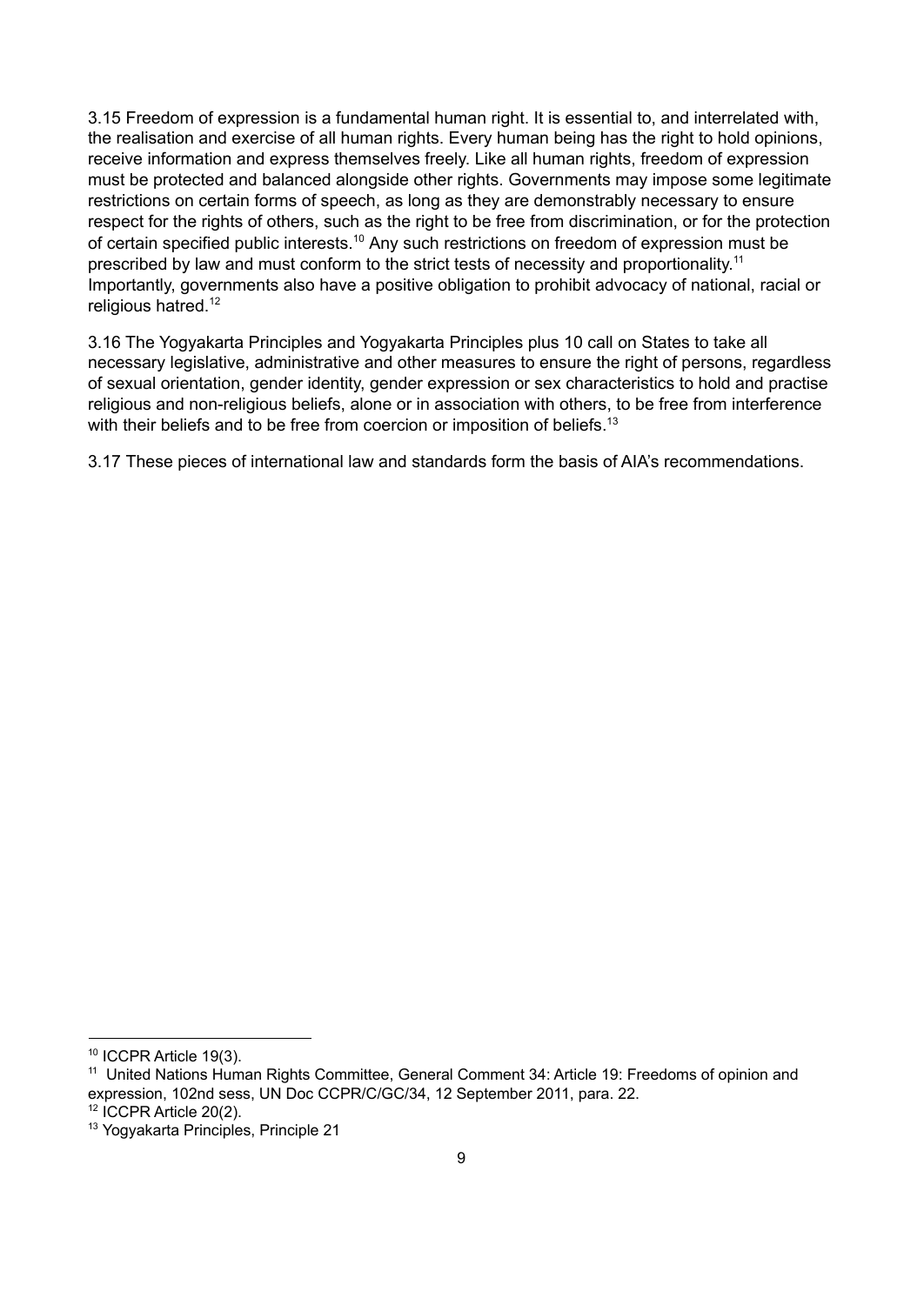## <span id="page-9-0"></span>**4. Protection of Religious Freedoms in Australia**

4.1 Freedom of religion in Australia is recognised in the Australian Constitution. Section 116 states that:

*The Commonwealth shall not make any law for establishing any religion, or for imposing any religious observance, or for prohibiting the free exercise of any religion, and no religious test shall be required as a qualification for any office or public trust under the Commonwealth.* 14

4.2 According to the Human Rights Commission in its submission to the Joint Standing Committee on Foreign Affairs, Defence and Trade Inquiry into the status of the human right to freedom of religion or belief, although Australia has an international legal obligation to protect the right to freedom of thought, conscience and religion, there is only limited protection of that right in our domestic law. 15

4.3 AIA supports the definition of 'freedom of religion' of the United Nations Human Rights Committee in its General Comment on ICCPR, in which it states:

*The right to freedom of thought, conscience and religion (which includes the freedom to not hold beliefs) in article 18.1 is far-reaching and profound; it encompasses freedom of thought on all matters, personal conviction and the commitment to religion or belief, whether manifested individually or in community with others*. 16

4.4 For the purpose of this submission, AIA references the then Human Rights and Equal Opportunity Commission's (HREOC) definition of 'religion or belief' which is:

*'A particular collection of ideas and/or practices:*

- *1) That relate to the nature and place of humanity in the universe and, where applicable, the relation of humanity to things supernatural;*
- *2) That encourage or require adherents to observe particular standards or codes of conduct or, where applicable, to participate in specific practices having supernatural significance;*
- *3) That are held by an identifiable group, regardless of how loosely knit and varying in belief and practice, that are seen by adherents as constituting a religion or system of belief'. 17*

4.5 Amnesty International notes that the language of 'religious belief' used in the Bill is likely to be interpreted more narrowly by readers of the Bill and the community when compared to language such as 'religion or belief'.

4.6 Unlike other countries with comparable legal systems, Australia does not have overarching human rights legislation to, for example, balance the freedom of religion with other fundamental human rights, such as the right to freedom of expression and the right to non-discrimination.<sup>18</sup>

<sup>14</sup> Commonwealth of Australia Constitution Act 1900

<sup>&</sup>lt;sup>15</sup> Australian Human Rights Commission submission to the Joint Standing Committee on Foreign Affairs, Defence and Trade, Submission 12, para. 5.

<sup>&</sup>lt;sup>17</sup> Human Rights and Equal Opportunity Commission, (1998), Article 18: Freedom religion and belief, R2.5, <sup>16</sup> General Comment No. 22 (1993) paragraph 1 in Compilation of General Comments and General Recommendations Adopted by Human Rights Treaty Bodies, UN Doc. HRI/GEN/1/Rev.3, 1997, page 36

<sup>&</sup>lt;sup>18</sup> For example, New Zealand, Canada and the United Kingdom p.v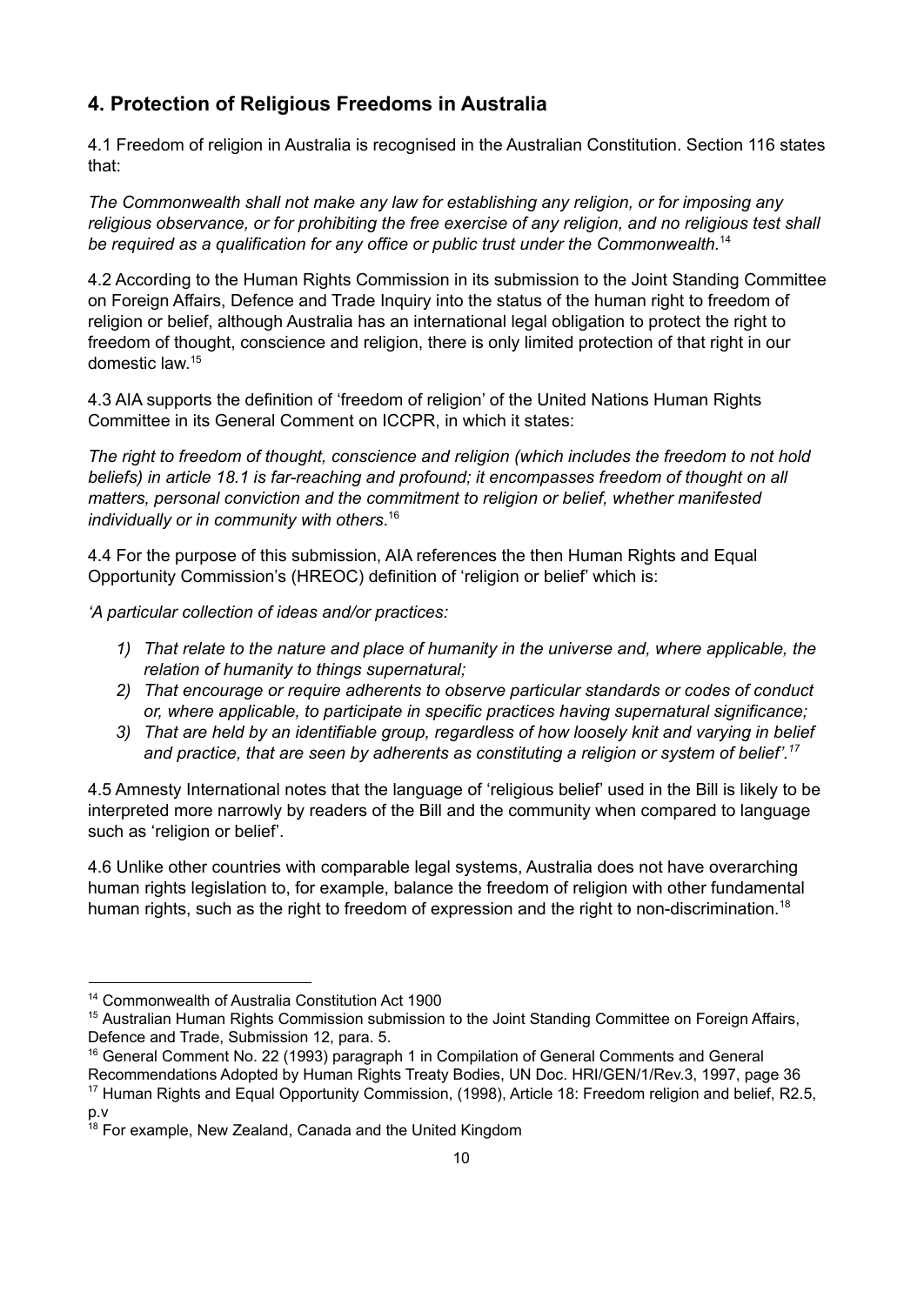4.7 Victoria, the Australian Capital Territory and Queensland provide specific protections for freedom of religion through their human rights legislation. 19

4.8 The New Zealand Human Rights Act lists the grounds where discrimination is prohibited subject to some exceptions. Prohibited grounds of discrimination include religious belief and ethical belief (including the lack of religious belief).<sup>20</sup> A Human Rights Act or a Charter of Human Rights and Freedoms in similar terms would provide vital human rights protections for Australians.

4.9 A National Human Rights Consultation in 2008 found widespread community support for a national Human Rights Act.<sup>21</sup> There is no indication that support for formal human rights protections has dwindled since that time.

<sup>19</sup> 8 Charter of Human Rights and Responsibilities Act 2006, art 14 (Vic); Human Rights Act 2004, art 14 (ACT); Human Rights Act 2019, s 20 (Qld).

 $20$  Hon. Amy Adams to Hon. Kevin Andrews MP, 17 February 2017, in Inquiry into the status of the human right to freedom of religion or belief, Submission 39, available at:

https://www.aph.gov.au/Parliamentary\_Business/Committees/Joint/Foreign\_Affairs\_Defence\_and\_Trade/Fr eedomofreligion/Submissions

 $21$  Out of the 35,014 people who made submissions to the Committee, an overwhelming 29,153 (over 80%) were in favour of a Human Rights Act. See Amnesty International, Feedback on the National Human Rights Action Plan background paper, 18 February 2011, available at:

https://www.ag.gov.au/Consultations/Documents/NationalHumanRightsActionPlanBackgroundPaperpublics ubmissions/Amnesty%20International.pdf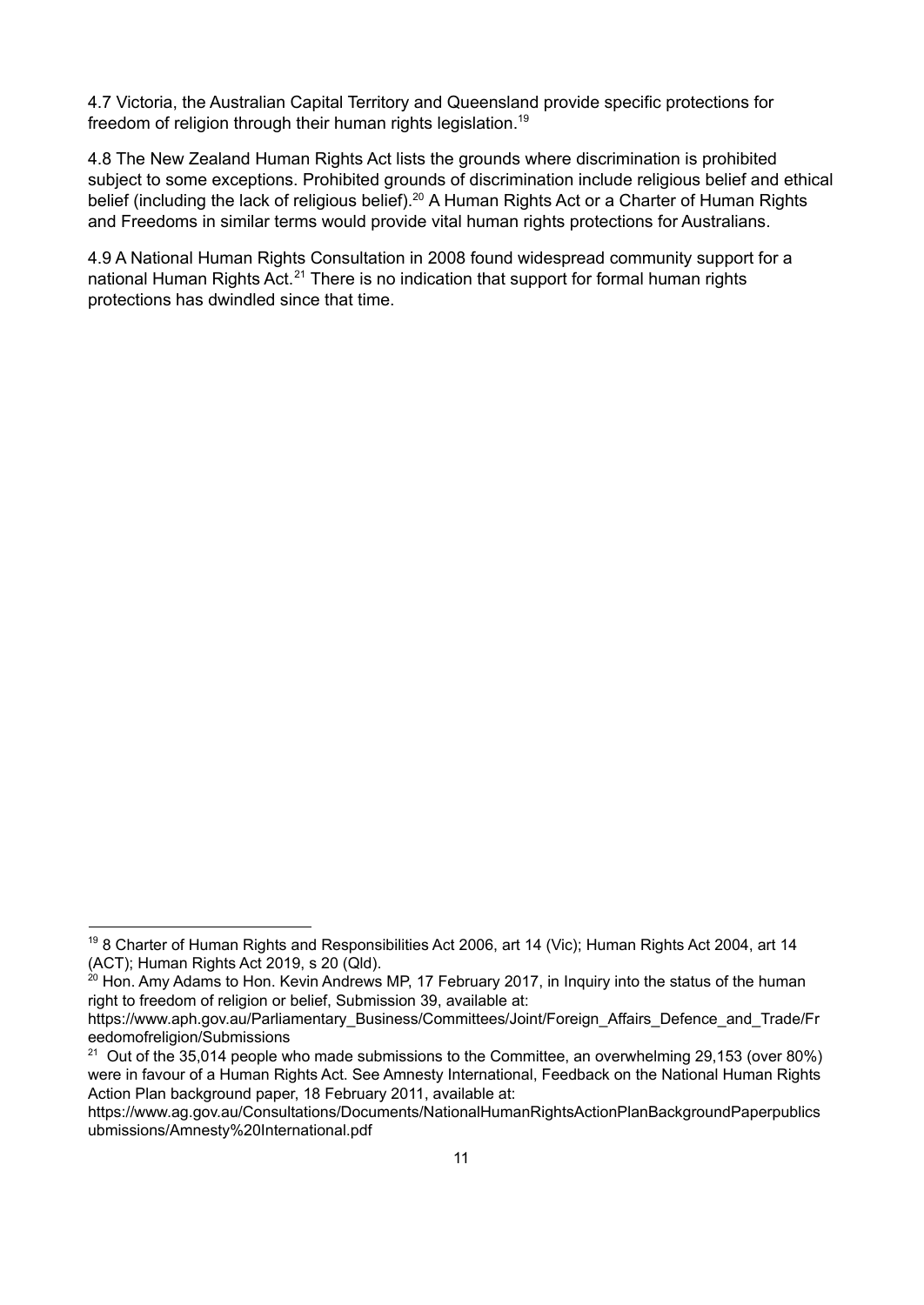## <span id="page-11-0"></span>**5. Religious Discrimination Bill 2021 and Related Bills**

## <span id="page-11-1"></span>**5a. A Human Rights Act or a Charter of Human Rights and Freedoms**

5a.1 AIA's strong belief is that everyone in the Australian community would benefit from a Human Rights Act or a Charter of Human Rights and Freedoms which fosters understanding and respect for human rights and provides tools to challenge injustice.

5a.2 AIA knows that the only feasible way to protect the rights of people of faith whilst not creating a situation that allows people of faith to discriminate against others is a Human Rights Act or a Charter of Human Rights and Freedoms. An Act or Charter would protect the rights of all Australians within a framework that ensures that all people's rights are universal and indivisible. In the situation where one person's access to their human rights impacts on another person's ability to access their rights, an Act or Charter would fairly balance these rights.

5a.3 The Act or Charter should be based on the principles articulated in the UDHR and the ICCPR regarding identified universal and inalienable human rights. The Act or Charter would prohibit discrimination and guarantee protection against discrimination. Most importantly, where it appears that honouring one person's right intersects with and impinges on another's, the Act or Charter would include a means of resolving the matter.

5a.4 AIA notes that the UN Human Rights Committee, in its review of Australia's compliance with the ICCPR, recommended in November 2017 that Australia 'adopt comprehensive federal legislation giving full effect to all [ICCPR] provisions across all state and territory jurisdictions.<sup>'22</sup>

#### **RECOMMENDATION**

The Government should legislate a Human Rights Act or a Charter of Human Rights and Freedoms for Australia, to ensure that fundamental rights are protected and appropriately balanced. The objectives the Act or Charter should contain as a minimum; right to recognition and equality, right to life, right to freedom of movement, right to privacy and reputation, right to religion and belief, rights to peaceful assembly and freedom of association, cultural rights (right to enjoy culture, declare and practise religion and use their language), right to education, right to access health care and the rights of children in the criminal justice process.

### <span id="page-11-2"></span>**5b. Religious Discrimination Bill 2021**

5b.1 AIA acknowledges that an Act or a Charter is not presently under consideration by the government.

5b.2 In these circumstances, a Religious Discrimination Act which protects the right to freedom of thought, conscience and religion (*Art 18 ICCPR*) and which prohibits discrimination and guarantees protection from discrimination (*Art 26 ICCPR*) would be appropriate.

5b.3 AIA believes that the Religious Discrimination Bill 2021 (the Bill) should not be passed in its current form. Its provisions go far beyond the terms of *Articles 18* and *26 ICCPR* and *Article 1 Declaration Religion or Belief.*

 $22$  Human Rights Committee, Concluding observations on the sixth periodic report of Australia, CCPR/C/AUS/CO/6, 9 November 2017 [5]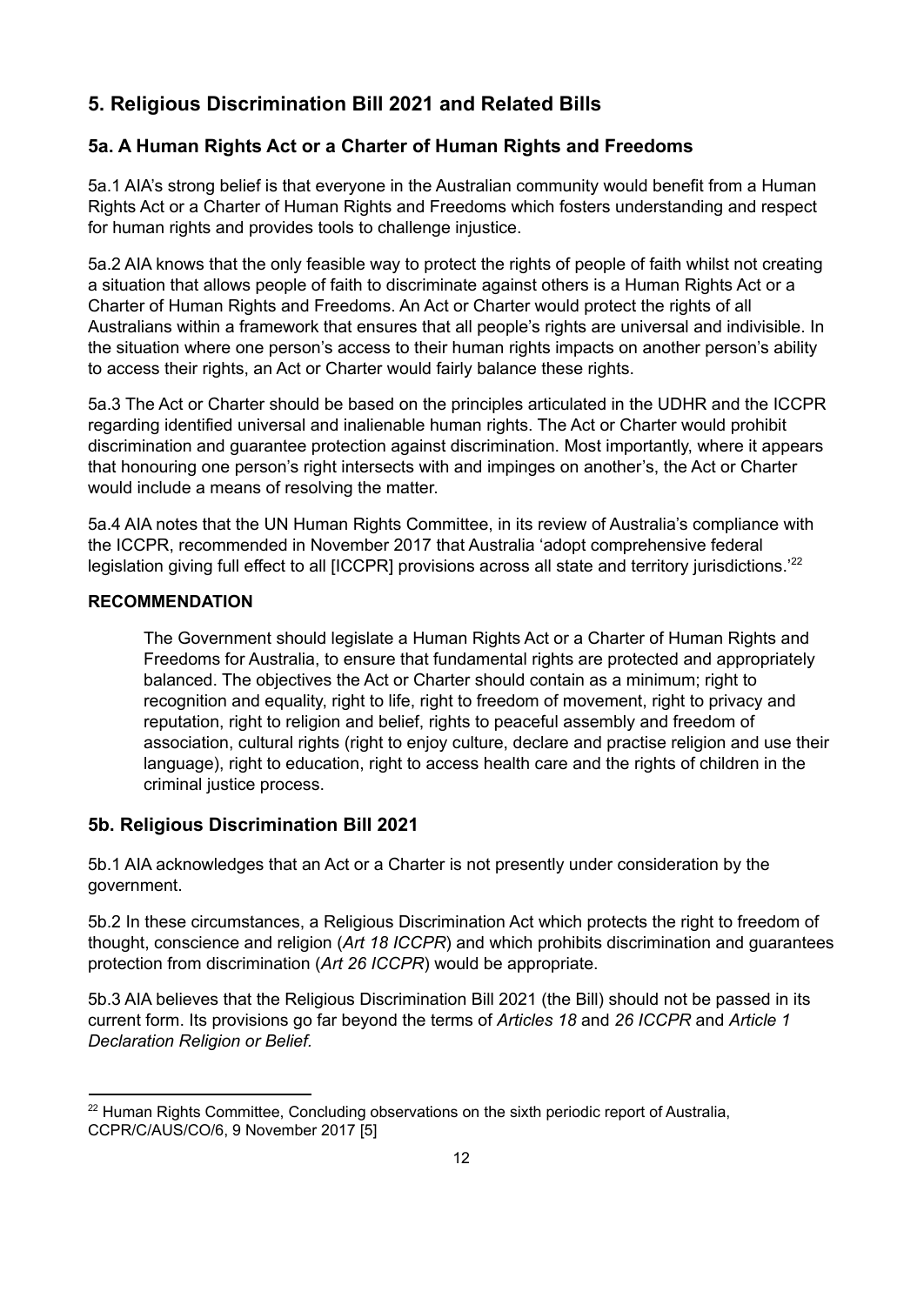5b.4 AIA's strong recommendation is that any Religious Discrimination Act must protect people against discrimination, vilification and persecution based on their religious belief or lack of religious belief. The rights of people of faith should not be preferenced at the expense of the human rights of others. The effect of the Bill is to prioritise and privilege religious beliefs over other human rights. AIA is very concerned that should this Bill be enacted, it would entrench preferential treatment for some people into law and would enable discrimination against many people in Australia.

#### <span id="page-12-0"></span>*5b(i) The Bill and Article 18(3) ICCPR*

5b(i).1 Article 18 ICCPR is as follows:

*1. Everyone shall have the right to freedom of thought, conscience and religion. This right shall include freedom to have or to adopt a religion or belief of his choice, and freedom, either individually or in community with others and in public or private, to manifest his religion or belief in worship, observance, practice and teaching.*

*2. No one shall be subject to coercion which would impair his freedom to have or to adopt a religion or belief of his choice.*

*3. Freedom to manifest one's religion or beliefs may be subject only to such limitations as are prescribed by law and are necessary to protect public safety, order, health or morals or the fundamental rights and freedoms of others.*

*4. The States Parties to the present Covenant undertake to have respect for the liberty of parents and, when applicable, legal guardians to ensure the religious and moral education of their children in conformity with their own convictions.*

5b(i).2 AIA notes that the 'Statement of Compatibility with Human Rights', at paragraph 13, in the Explanatory Memorandum to the Bill<sup>23</sup> refers specifically to Article 18(1) and (2) creating the protected attribute. However, there is no specific reference to Article 18(3), nor is it alluded to in the Statement. Appropriate and balanced human rights protections can only be achieved by considering all parts of Article 18.

5b(i).3 The ICCPR clearly acknowledges that the freedom to manifest one's religion or belief carries with it the potential to interfere with the fundamental rights and freedoms of others. Yet the Bill appears to have been drafted without proper regard to its impact. This aspect of the Bill appears in direct contradiction to the Auatralian Government's interpretation of the ICCPR, where the General Comment 22 confers religious belief is not elevated beyond freedoms of thought or conscience, and advocacy of hatred and/or propaganda must not constitute discrimination nor hatred<sup>24</sup>. The Bill, with respect to statements of belief, also takes away existing anti-discrimination protection in state and territory laws on the grounds of race, religion, sex, marital status, disability, sexual orientation, gender identity or sex characteristics. Rather than creating legislation which balances peoples' human rights when they impact on each other, this Bill gives primacy to religious belief.

That this is the intention of the Bill is made clear from the section 3(1)(d), where an object of the Bill is stated to be 'to ensure that people can, consistently with Australia's obligations with respect to freedom of religion and freedom of expression, and subject to specified limits, make statements

<sup>&</sup>lt;sup>24</sup> Australian Human Rights Commission, Freedom of Thought, Conscience and Religion or Belief (ICCPR Article 18. <sup>23</sup> Explanatory Memorandum, Religious Discrimination Bill 2021 (Cth) (EM Religious Discrimination Bill).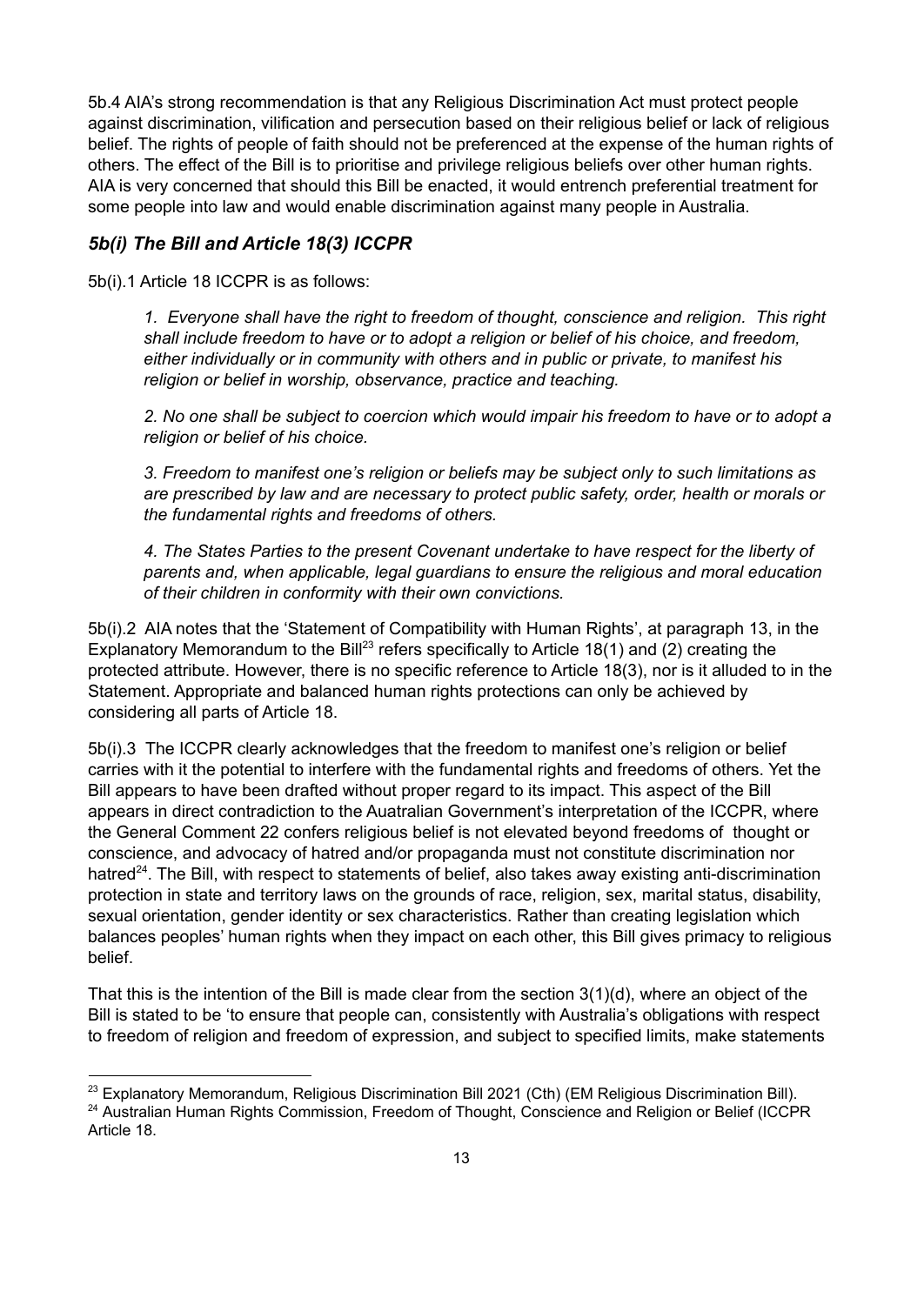of belief.' Acknowledgment of the indivisibility and universality of human rights and the principle that every person is free and equal in dignity and rights (s3(2) Bill) does not recognise the need for competing rights to be balanced against each other.

5b(i).4 AIA is extremely concerned that the Bill will preference religious belief over other rights and strongly urges the government to amend the Bill so that human rights protections are improved for all persons rather than improving protections for some people whilst jeopardising access to other rights for many.

#### **RECOMMENDATION**

The Bill, the Human Rights Legislation Amendment Bill 2021 and the Religious Discrimination (Consequential Amendments) Bill 2021 not proceed and be withdrawn from Parliament.

#### <span id="page-13-0"></span>*5b(ii) Section 12: Statements of belief*

5b(ii).1 AIA is aware that consultation has occurred prior to the drafting of this Bill and that some contentious provisions have been removed. However, the importance given to the ability of a religious person to make 'statements of belief' without regard to the discriminatory and negative impact of those statements remains a grave concern.

5b(ii).2 As defined by the Bill a 'statement of belief' occurs when a statement of a religious belief held by a person, is made in good faith by written or spoken words or other communication by the person and is of a belief that the person genuinely considers to be in accordance with the doctrines, tenets, beliefs or teachings of that religion (s5).

The reference to 'good faith' is connected to the manner in which a statement of belief is made, 'by written or spoken words or other communications.' 'Good faith' is not connected at all with the content of the statement.

5b(ii).3 Further, there is no requirement that the statement of belief in fact accords with the doctrines, tenets, beliefs or teachings of that religion. The statement, even if a person's genuine, though incorrect, consideration that it is in accordance with their religion, does not constitute discrimination for the purposes of the Federal Age, Disability, Racial and Sex Discrimination Acts, or the Anti-Discrimination laws in the States and Territories (s12(1)).

5b(ii).4 By protecting only religious speech, and not statements based on thought or conscience, the Bill fails to enact the provisions in *Article 18(1) ICCPR* as it is claimed to do. As such the Bill prioritises religious belief over thought or conscience which may be just as important to one person as is another person's faith to them.

5b(ii).5 This protection for statements of belief does not apply when a statement is malicious, or that a reasonable person would consider would threaten, intimidate, harass or vilify a person or group.<sup>25</sup> AIA notes that this is a higher threshold than exists, for example, in s18C(1), *Racial Discrimination Act 1975* (RDA), where it is unlawful for a person to do an act 'if the act is reasonably likely, in all the circumstances to offend, insult, humiliate or intimidate another person or a group of people.'

 $25$  Bill, S12(2). Note that s12(3) refers to s35(1)(b) which covers expressions of religious belief that a reasonable person would conclude counsel, promote, encourage or urge conduct that would constitute a serious offence.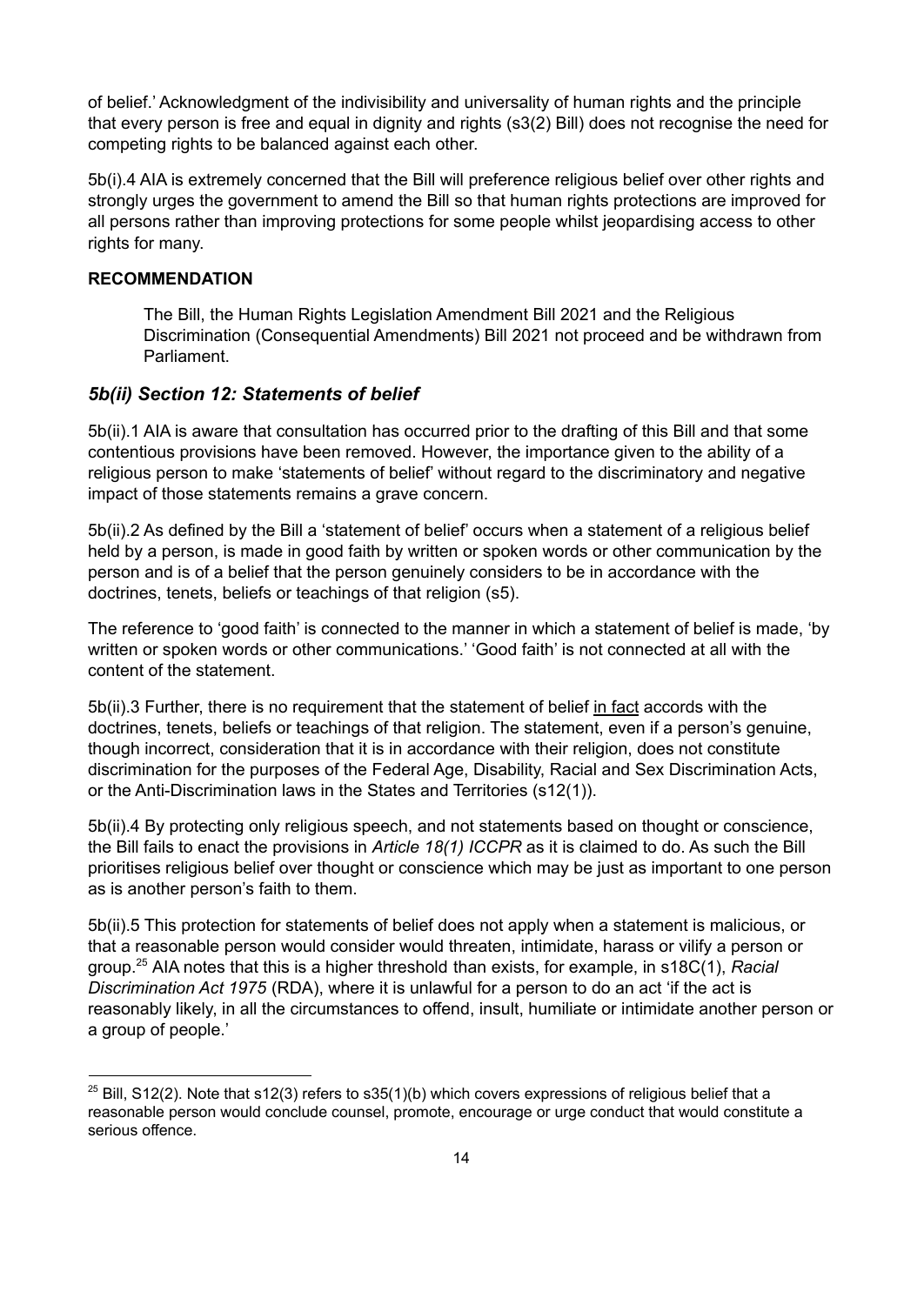5b(ii).6 Statements of belief which a reasonable person would consider offends, insults or humiliates a person are lawful under the Bill. The Explanatory Memorandum to the Bill makes it clear that this result is intended. 26

5b(ii).7 Former Prime Minister Malcolm Turnbull wrote in the Forward to 'Australia's Multicultural Statement' that

Australia is the most successful multicultural society in the world

..... And we come from every culture, every race, every faith, every nation..

We are defined not by race, religion or culture, but by shared values of freedom, democracy, the rule of law and equality of opportunity - a "fair go".

The glue that holds us together is mutual respect - a deep recognition that each of us is entitled to the same respect, the same dignity, the same opportunities. $27$ 

5b(ii).8 Human identity is complex. Culture, race, faith or nationality, exist in different combinations across those identities and people may face discrimination on that basis. Peoples' identities also intersect with other attributes such as sex, marital status, disability, sexual orientation, gender identity or sex characteristics which may also result in discrimination. The glue of mutual respect holding the community together, recognises that people with many intersecting identities are entitled to the same respect, the same dignity and the same opportunities.

5b(ii).9 AIA believes that the provisions in s12 of the Bill, do not reflect the shared values and mutual respect referred to by Mr Turnbull. Rather, by overriding existing anti-discrimination legislation and protecting statements of belief, which are permitted to offend, insult or humiliate a person, s12 allows statements of belief to be directed to people when they are vulnerable, when accessing services and when people are simply participating in community life.

5b(ii).10 AIA is also concerned about the cumulative effect of repeated and persistent statements of belief that offend, insult or humiliate individual people or communities. This cumulative effect has the potential to have a significant impact on the health and wellbeing of individuals and communities, particularly minority communities, and on the social cohesion of the broader Australian society.

#### *Healthcare*

<span id="page-14-0"></span>5b(ii).11 Australia's human rights obligations to ensure the right to access to medical care or health services are found in:

- 1) Article 25 UDHR, Article 25 International Covenant on Economic, Social and Cultural Rights  $(ICESCR);^{28}$
- 2) Articles 3 and 24 of the Convention on the Rights of the Child (CRC); $^{29}$
- 3) Article 6 of the Declaration on the Rights of Disabled People (DRDP); $30$

<sup>&</sup>lt;sup>26</sup> EM Religious Discrimination Bill, [186].

<sup>27</sup> Multicultural Australia, United Strong Successful, Statement on Multiculturalism, Australian Government, https://www.homeaffairs.gov.au/mca/Statements/english-multicultural-statement.pdf.

<sup>&</sup>lt;sup>28</sup> United Nations General Assembly Resolution 2200A (XXI), 16 December 1966 (ICESCR).

<sup>&</sup>lt;sup>29</sup> United Nations General Assembly Resolution 44/25, 20 November 1989 (CRC).

<sup>30</sup> United Nations General Assembly Resolution 3447 (XXX), 9 December 1975 (DRDP).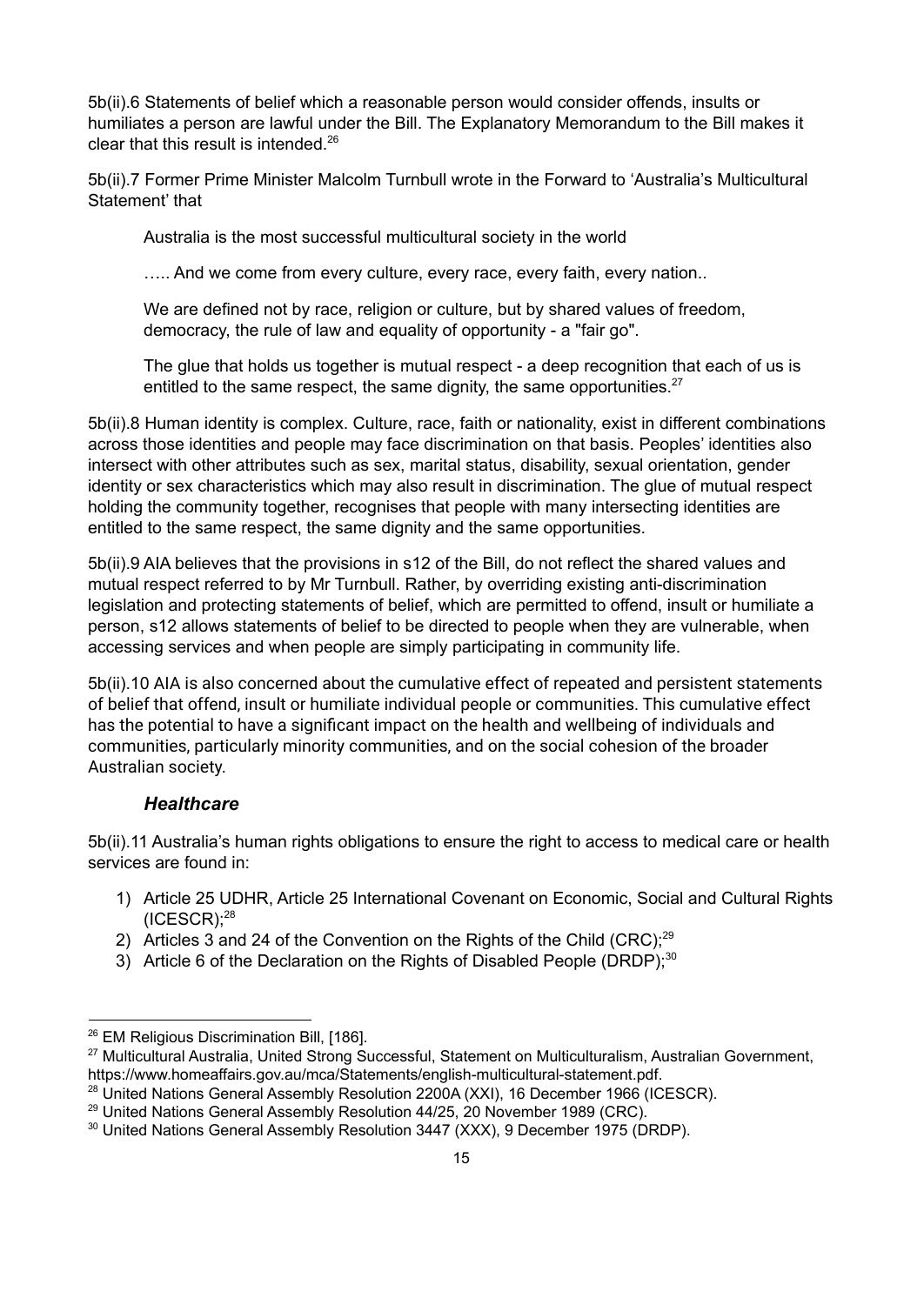- 4) Articles 12 and 14(2)(b) Convention on the Elimination of All Forms of Discrimination Against Women (CEDAW);<sup>31</sup>
- 5) Principles 17 and 18 of The Yogyakarta Principles and Principle 32 and Additional State Obligations relating to Principle 17 of The Yogyakarta Principles plus 10.<sup>32</sup>

5b(ii).12 People seek health or support services because they need those services. If people encounter health professionals or support service staff who make statements of belief during the provision of services, there can be a negative impact on the person's wellbeing or self image. As a consequence, the person may not be able to engage with the service, may be re-traumatised, may be prevented from disclosing relevant information and may disengage from health or support services altogether. If they disengage, they may not re-engage. Disengaging from health services may have long term effects on the health and well being of the person.

5b(ii).13 Statements of belief in healthcare and support settings can themselves be intrusive, coercive or damaging. For example:

- a person with lived experience of psychosis being told the voices they hear are the devil and they must pray harder to defeat them;
- a person with a disability repeatedly told that God gave them a disability as a test;
- a nursing home resident feeling they have to hide their sexuality or gender identity because of statements of belief by the service where they live;
- a survivor of institutional sexual abuse being re-traumatized by religious comments or paraphenalia and being unable to continue accessing the service.

5b(ii).14 Repetition of statements of belief, even those which appear to have a lesser impact, accumulate and can result in people disengaging from services. These negative impacts are heightened when they are repeated, cumulative or occur at times of crisis. Depending on the person's health and support requirements, and where they live, there may not be another service for them to access. Options for support under NDIS are not always available. Disengagement from treatment and support services because of the way they are provided may lead to adverse, but preventable, health outcomes.

5b(ii).15 Further examples of the complex and cumulative impact of statements of belief by health, medical or support staff. For example:

- a person who grew up in a religious setting with obsessive compulsive disorder (OCD), may have manifested OCD relating to religious beliefs and ideas;
- a child with anxiety may have grown up with intense fears of hell;
- persons with intersecting identities, such as a LGBTQIA+ child with anxiety surrounding religion may have additional anxiety around this fear of hell due to their LGBTQIA+ identity.

Statements of belief from health or support professionals that provide services that are directed to people with these experiences may cause distress and cause them to feel unsafe.

5b(ii).16 Health services and support services should, at a minimum, be required to do no harm.

5b(ii).17 Depending on the circumstances, the health needs and prior experience of the person accessing the service, a single statement of belief may cause them to disengage from the service.

<sup>32</sup> <sup>31</sup> United Nations General Assembly Resolution 34/180, 18 December 1979 (CEDAW).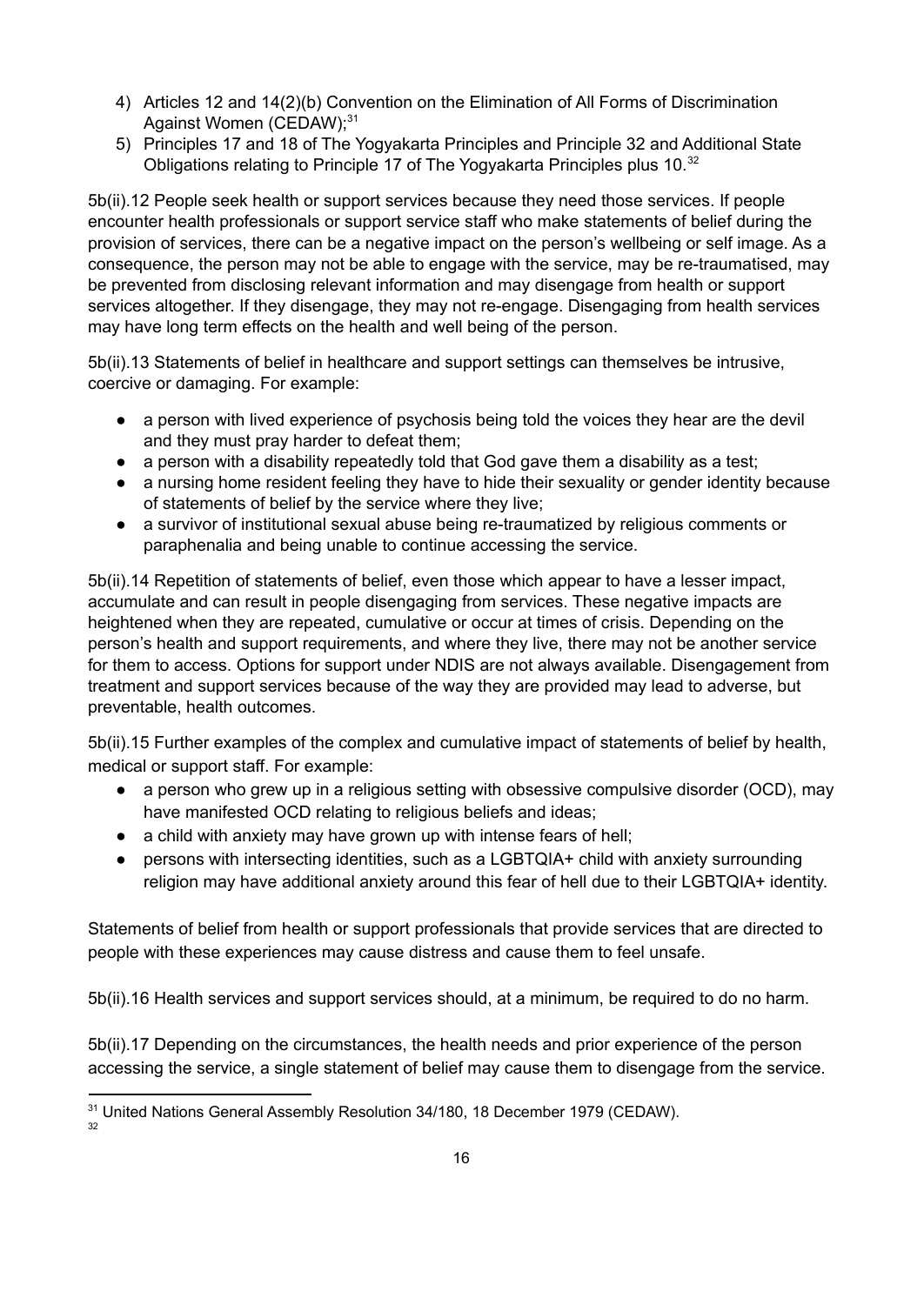For another person, the cumulative effect of many statements of belief may result in disengagement. It takes little imagination to see that statements of belief which offend, insult and humiliate the person to whom they are addressed can and will have devastating effects.

5b(ii).18 Further, these concerns cannot always be addressed by the person moving to another service provider. Many essential services are provided by religious organisations whilst being funded by public money. For many of these services, there is no easily accessible alternative service or no alternative service provider at all. For example, at major public hospitals run by religious organisations, a public patient can not easily access services outside of their health district, if at all. For many people living in these catchment areas there would be no way to avoid hearing statements of belief whilst accessing treatment unless they disengaged from treatment altogether.

5b(ii).19 The person seeking health or support services may not have the resources or resilience to continually change service providers in an effort to find one where they feel safe and accepted enough to engage with the service, this is particularly true for people with intersecting identities.

## *Education*

<span id="page-16-0"></span>5b(ii).20 Australia's human rights obligations to ensure access to education are:

- 1. Article 26 UDHR, Article 13 ICESCR;
- 2. Articles 28 and 29 CRC;
- 3. Article 6 DRDP;
- 4. Article 10 CEDAW;
- 5. Principle 16 Yogyakarta Principles and Additional State Obligations relating to Principle 16 of The Yogyakarta Principles plus 10.

5b(ii).21 Principle 16(A) of the Yogyakarta Principles requires Australia to 'take all necessary legislative, administrative and other measures to ensure equal access to education, and equal treatment of students, staff and teachers within the education system, without discrimination on the basis of sexual orientation or gender identity.'

5b(ii).22 Principle 16(E) requires that laws and policies provide 'adequate protection for students, staff and teachers of different sexual orientations and gender identities against all forms of social exclusion and violence within the school environment, including bullying and harassment.'

5b(ii).23 The provisions of s12 of the Bill do not comply with either Principle 16(A) or 16(E). To the contrary, they permit discrimination and bullying of any student, staff member or teacher in any school, public, independent or religious, on the basis of their sexual orientation or gender identity.

5b(ii).24 School may be the only place where a child or young person sees people who are just like them in some ways and very different in others. This is where they have an opportunity to learn about and accept diversity.

5b(ii).25 All children will have difficulty learning if they are not in a safe environment. A school environment may not be safe for a child if there is no other student, staff or teacher like them. If the school environment does not encourage inclusivity and acceptance and/or there are negative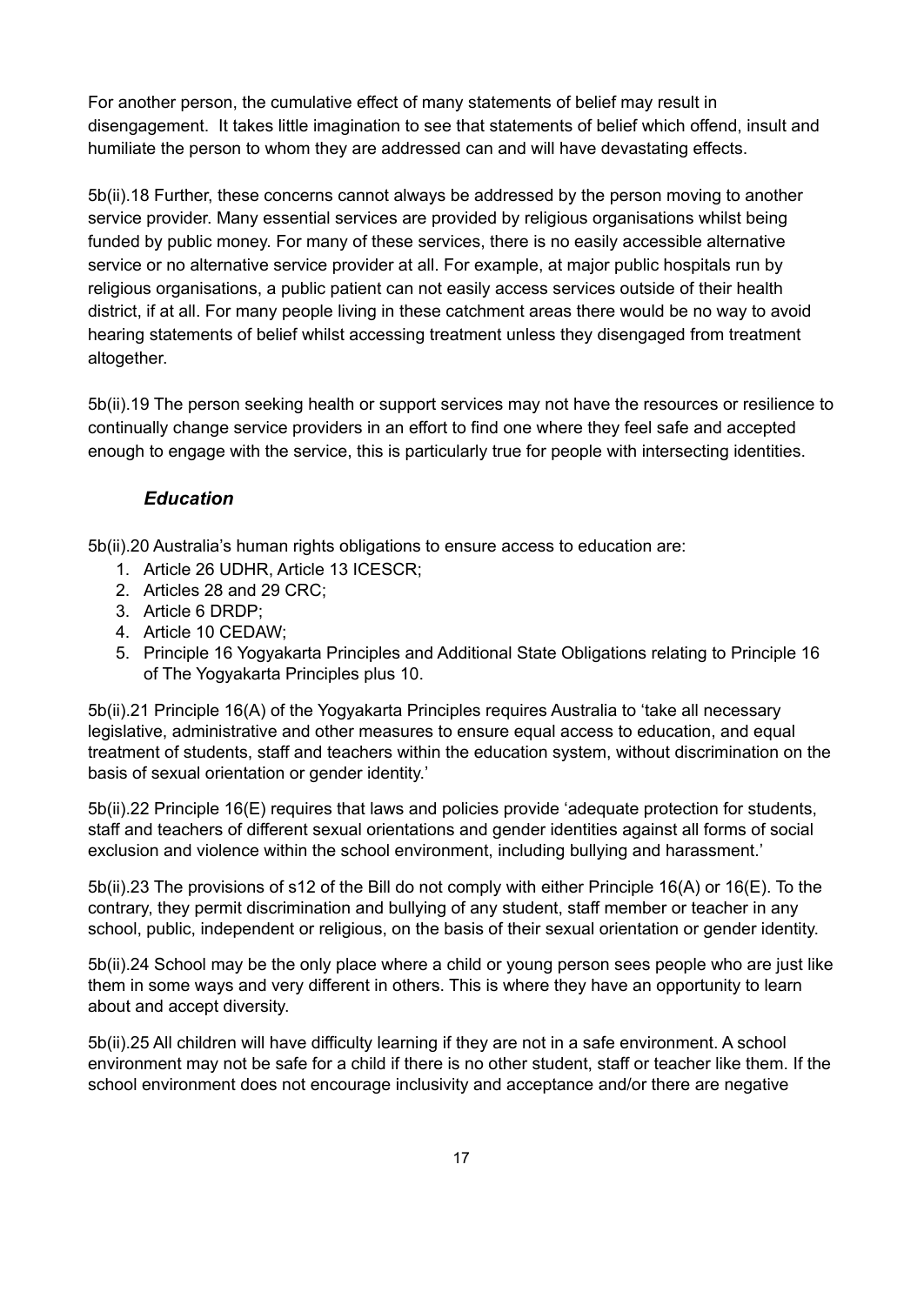statements of belief made about some people, children are at risk of feeling excluded, unsafe, not accepted and by inference, feeling like a "freak" or "against God".

5b(ii).26 The school environment is not safe for children and young people when potential role models, such as LGBTQIA+ and disabled teachers and staff, have to hide their identity or hide their acceptance of their identity. These circumstances are a likely consequence of individuals being told they need to be "healed", or other similar statements of belief, and where the school is not an inclusive and affirming environment.

5b(ii).27 If you live in a family which adheres to a particular faith, or is from a particular cultural or racial background, you may experience discrimination based on that faith or culture or race. Many people experiencing this type of discrimination will have family members or community members who have also had similar experiences because they share the same religion, race or culture and thus they can provide support based on those experiences. Eg A child raised in the same faith as their parents, who then hears an insulting or humiliating statement of belief by another person towards the child's religion, usually would have adults who can understand their experience and support them.

5b(ii).28 If you are a child or young person whose sexual orientation, gender identity or sex characteristics fall within the LGBTQIA+ umbrella, there is a high likelihood you will not have someone else like you within your close or extended family. As a child or young person, you often have limited opportunity to find community other than the one your parents belong to. It is very important for young people beginning to understand their sexual orientation or gender identity to see people like them, living, working, socialising and participating in the broader community. Similarly it is important for people with variations in sex characteristics to know others with variations in sex characteristics, to be able to access peer support. School is often the one of the only places an LGBTQIA+ child or young person can find people like them or people who accept them. S12 does not encourage this environment in schools.

5b(ii).29 If you have a disability, you may also be the only person in your close or extended family who is like you. Seeing someone with a disability living, working, socialising and participating in the school community is significant. Seeing others with disability accepted and respected is vital for a child or young person with a disability. This is particularly so when a person with a disability has an intersecting identity such as being LGBTQIA+. Again s12 does not support this environment.

5b(ii).30 Even in circumstances where there is not active hate speech directed at students who have diverse identities, generalised attitudes of disapproval and/or pity can be more difficult to confront and constant, low level statements that offend, insult and humiliate can be disastrous for people. It is not necessary to overtly promote discrimination: the absence of visibility makes schools less safe for LGBTQIA+ students and those with disability. The need for teachers, support and ancillary staff to remain hidden, to mask their identities, damages them and prevents students seeing role models.

5b(ii).31 Section 12 creates a grave danger to teachers, staff and children who have identities about which a person may have a religious belief that they are 'broken,' 'need to be healed, or that 'God doesn't love you'. It is not difficult to imagine that repeated statements of belief, which offend, insult or humiliate could amount to bullying and have devastating consequences. This could amount to conversion practices in some circumstances.

5b(ii).32 Having teachers and staff in schools able to be fully themselves helps children to accept diversity and become well rounded and respectful members of the community. They are also able to play a support role in the event that children are bullied or discriminated against. As children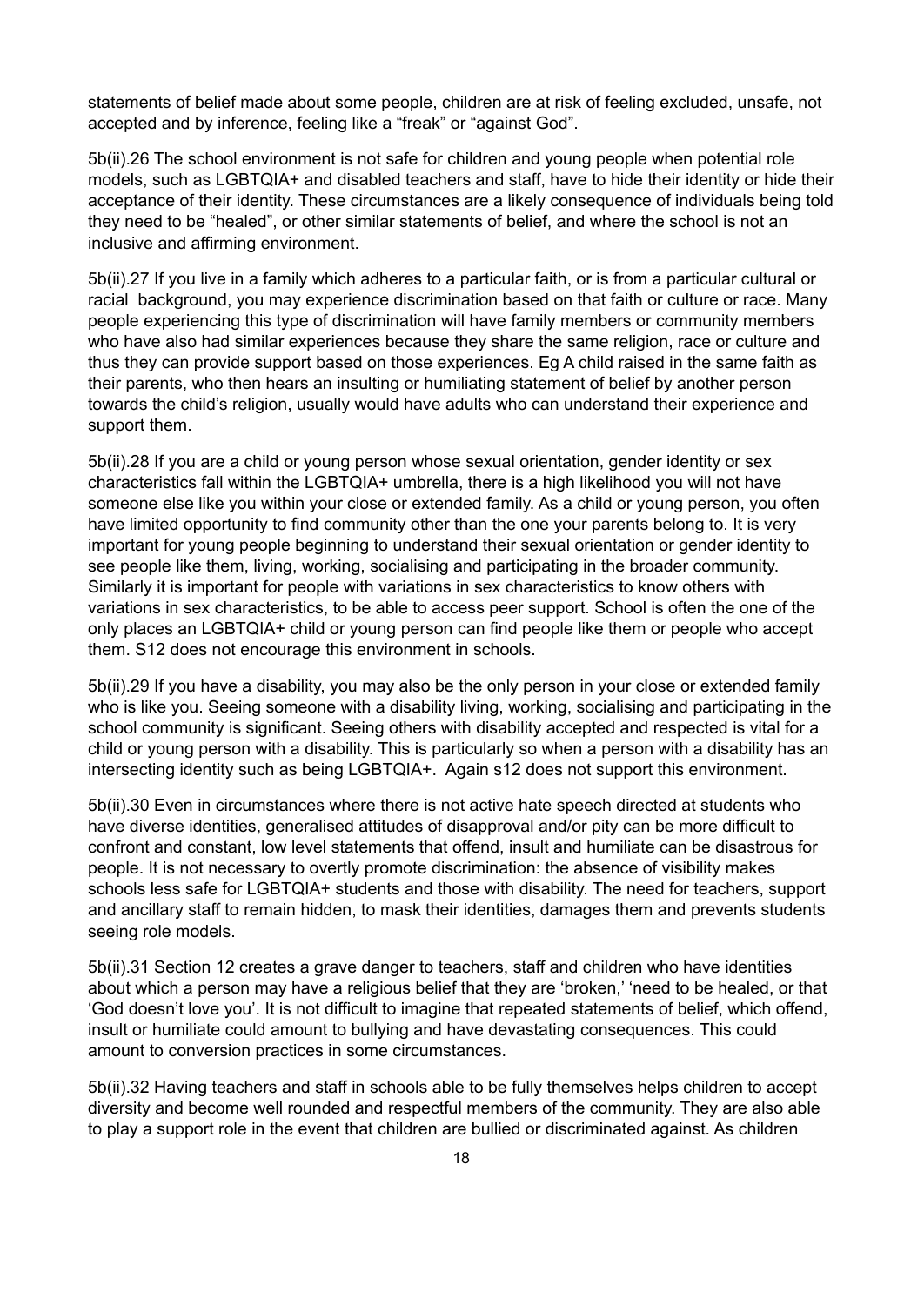mature they will be participating in the workforce, where they come face to face with people of different backgrounds and identities. As a community we do them a disservice if we do not properly prepare them for the diversity in the Australian community.

#### *Discrimination toward Students by religious educational institutions*

<span id="page-18-0"></span>5b(ii).33 Amnesty International is deeply concerned that under the Bill, religious schools will be able to discriminate against, disadvantage or expel students if the school asserts that the student's religious belief (or lack of belief) does not align with theirs or if characteristics of the student mean the school deems that they are not adhering to the school's religious beliefs. This Bill will also allow religious schools to treat students in ways that enforce ideas about student characteristics that may be harmful to the child's wellbeing, self worth and mental health. One example is that students who have or acquire a disability or health condition may be told this is a test from God or they just need prayer.

5b(ii).34 Another obvious example, and one that is also of concern to AIA, is LGBTQIA+ students. Research indicates that LGBTQIA+ children and young people are more likely to experience discrimination, bullying and abuse than other children and young people and are significantly more at risk of suicide, self-harm and mental health impacts as a result. 80 per cent of bullying based on sexual orientation or gender identity of LGBTQIA+ young people occurs at school and has a profound impact on their well-being and education. 33

5b(ii).35 `The 'Preventing Harm, Promoting Justice' report while focussing on LGBT conversion practices in Australia, said that when in religious schools 'students are taught that LGBT students are 'sinful', 'sick' or 'broken', this creates an atmosphere where they feel emboldened to bully LGBT students, with potentially devastating impacts.<sup>34</sup>

5b(ii).36 Supportive, affirming and non-discriminatory environments, including school, have been shown to strongly mitigate the negative impacts of discrimination and abuse.<sup>35</sup>

5b(ii).37 The broad exemptions given to religious bodies under the *Sex Discrimination Act 1984* (Cth) authorise discrimination against LGBTQIA+ people. Even if a publicly available policy effectively permits LGBTQIA+ people to be refused admission to a religious school, that does not mean that there will be no LGBTQIA+ students in that school. Young people often take time to understand and accept their sexual orientation or gender identity and usually require additional time before they feel ready to come out, or are comfortable telling their parents. Even then, not all parents support their child. They may ignore or deny what their child has told them and enroll them in a religious school. Or parents may accept and respect their child's identity but still enrol them in a religious school to be at the same school as siblings or other family members for support. AIA is gravely concerned that LGBTQIA+ students will continue to face discrimination in religious schools. Statements by politicians and administrators of schools that LGBTQIA+ students will not be expelled is of little comfort when repeated statements of belief can be used to bully a student out of

<sup>33</sup> National LGBTI Health Alliance, Statistics at a Glance, available at:

<sup>&</sup>lt;sup>34</sup> Jones, Brown, Carnie, Fletcher and Leonard, 'Preventing Harm, Promoting Justice, Responding to LGBT https://lgbtihealth.org.au/statistics/?fbclid=IwAR2Z3wcmxboxQSZ9sqO1A7xzLkbyrqDDikMuFZkCS8lt9H5vw 7foavpSED; Australian Human Rights Commission, 2014, Face the facts: Lesbian, Gay, Bisexual, Trans and Intersex People, available at: https://www.humanrights.gov.au/sites/default/files/7\_FTF\_2014\_LGBTI.pdf

<sup>35</sup> 9 Olson, Durwood and McLaughlin, 2016, Mental health of transgender children who are supported in their identities, Pediatrics, 2016, 137(3) available at https://pubmed.ncbi.nlm.nih.gov/30065001/ conversion therapy in Australia', (2018) La Trobe University and Human Rights Law Centre, page 69.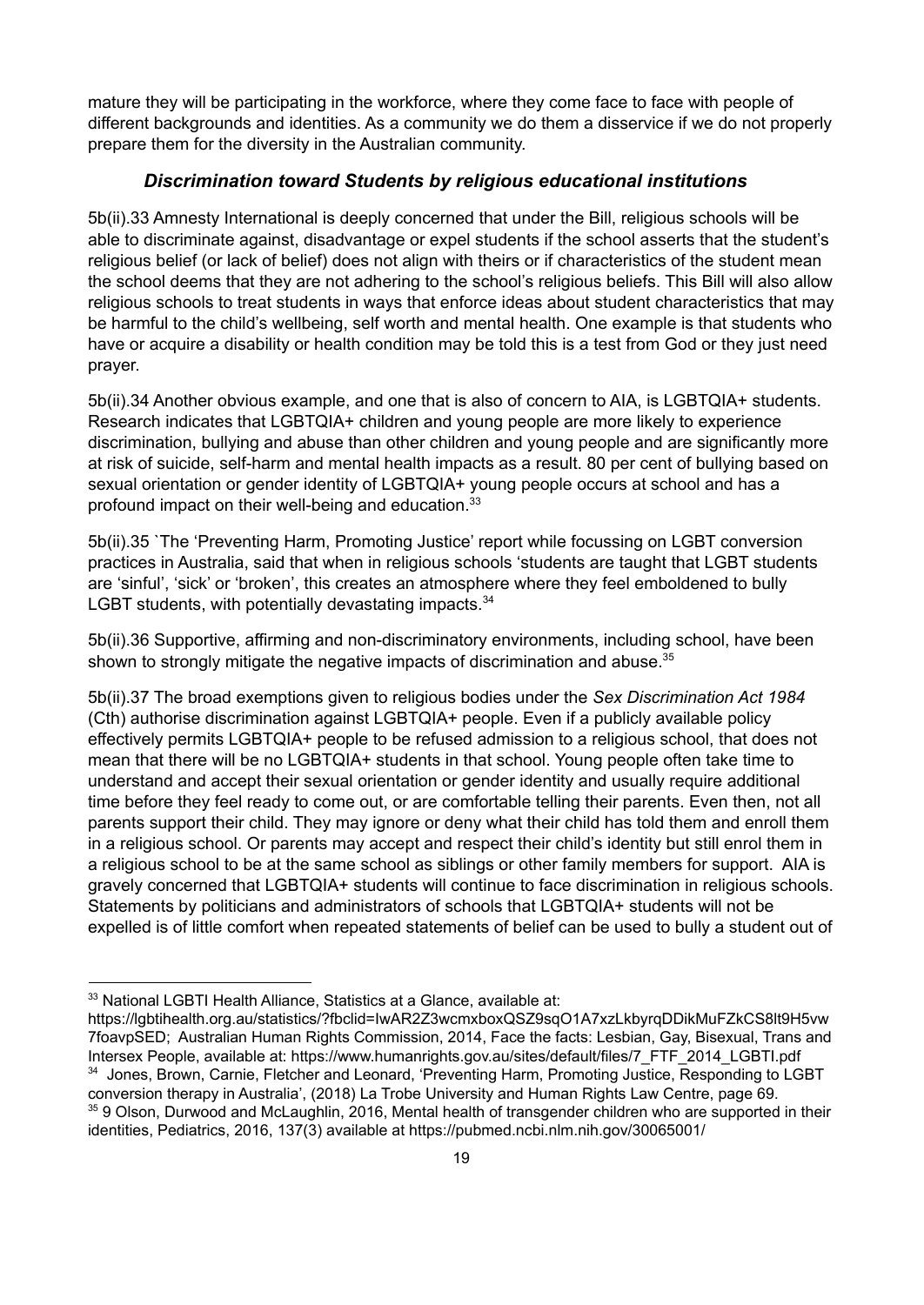the school. The devastating effects of bullying, from mental health issues to suicide, are well known.

5b(ii).38 Children and young people have a right to education and the states require children to go to school. However in almost all cases, children do not decide which school they attend. As such the protection of children's rights and wellbeing whilst at school must be prioritised over the right of religious organisations to express their views to those children.

5b(ii).39 AIA holds the strong position that religious organisations or educational institutions in receipt of public funding or providing services on behalf of the government should not discriminate in the provision of those services in ways that would otherwise be unlawful.

5b(ii).40 AIA also holds the strong position that privately funded schools and organisations providing compulsory education to children or vulnerable adults should not discriminate in the provision of those services in ways that would otherwise be unlawful.

### *LGBTQIA+ Conversion Practices*

<span id="page-19-0"></span>5b(ii).41 AIA is deeply concerned that efforts to stop the harmful effects of LGBTQIA+ conversion practices in Australia will be overridden and undone if the Bill is enacted.

5b(ii).42 Conversion practices generally employ individual or group counselling or pastoral care to encourage LGBTQIA+ people to live healthy heterosexual lives, sexually pure lives through celibacy, or to ultimately change their gender identity or sexual orientation. Conversion practices are grounded in ideologies based on the belief that it is wrong to be LGBTQIA+. $^{36}$ 

5b(ii).43 The Human Rights Law Centre found "that religious conversion [practices] ... are pervasive in many faith communities in Australia and causing real harm to lesbian, gay, bisexual and trans people".<sup>37</sup>

5b(ii).44 'Statements of belief' are the tools of the conversion practices movement. The ideology opposing LGBTQIA+ people is projected through these statements by a variety of means, often persistently at a level that this Bill considers acceptable, but which cumulatively creates great harm.

5b(ii).45 AIA is concerned that provisions of any State and Territory legislation banning conversion practices could be prescribed by regulation under s12(1)(c) of the Bill, which would protect statements of belief that would otherwise amount to LGBTQIA+ conversion practices.

5b(ii).46 The collective and public speaking out of survivors about their experiences has only relatively recently reached the general public's attention despite conversion practices having a long history. AIA is aware of anecdotal evidence that LGBTQ people navigating the mental health and psychiatric systems have also had exposure to persistent discounting and pathologising of their identities. AIA are concerned that repeated statements of belief are the tools of conversion practices in these cases as well and that there are further victims of conversion practices who have yet to speak out about their experiences.

<sup>&</sup>lt;sup>37</sup> Human Rights Law Centre, Preventing Harm, Promoting Justice, 2018, available at: https://www.hrlc.org.au/reports/preventing-harm <sup>36</sup> SOCE Survivors, The SOCE Survivors Statement, 2018, available at: http://socesurvivors.com.au/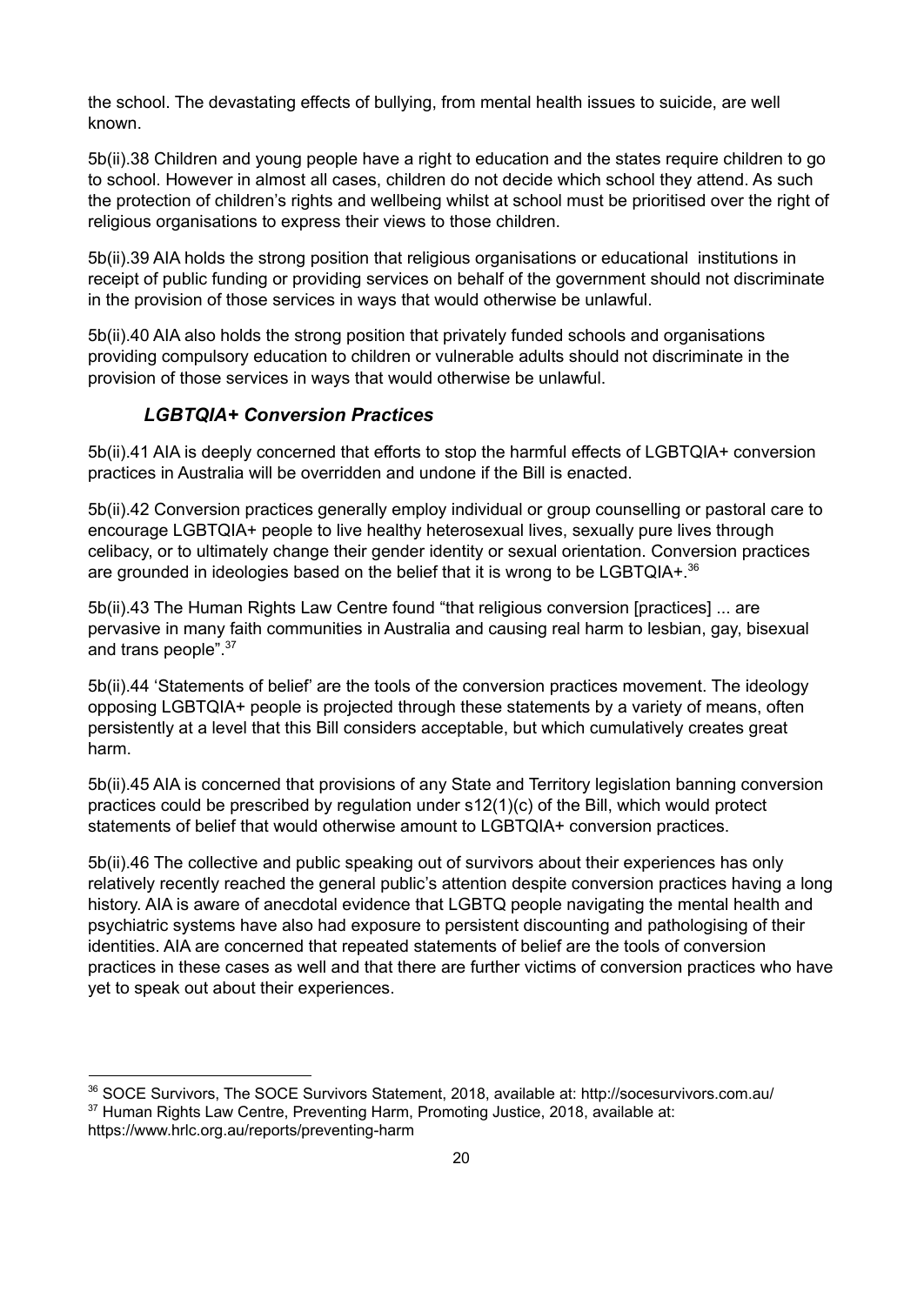#### **RECOMMENDATION**

Delete section 12, and associated definitions, from the Religious Discrimination Bill.

### <span id="page-20-0"></span>*5b(iii) Religious Educational Institutions, Religious Hospitals, Aged Care Facilities and Accommodation Providers*

5b(iii).1 The objects of the Bill, set out in s3, include eliminating, 'so far as is possible, discrimination against persons on the ground of religious belief or activity.' In many cases, people of different or no religious belief are not protected if they are employed, enrolled or rely on certain services delivered by religious bodies to the public.

5b(iii).2 Sections 7, 8, 9, 11, 40(2) -(7) all permit religious bodies (educational institutions, a registered charity or any other body other than one that engages solely or primarily in commercial activities s5 Bill) who conduct their activity in accordance with the doctrines, tenets, beliefs or teachings of a particular religion, to discriminate against others who do not share those beliefs in the areas of employment, enrollment or reliance on services delivered by religious bodies.

5b(iii).3 Further, religious bodies are able to give preference to persons who share the same doctrines, tenets, beliefs or teachings as adhered to by the organisation (s7(2) and (3)). The religious body engaging 'in good faith, in the conduct to avoid injury to the religious susceptibilities of adherents of the same religion as the body' is not discriminatory conduct (s7(4), s9(3)(c),  $9(5)(c)$ ).

5b(iii).4 The Bill requires religious bodies, who engage, 'in good faith, in conduct that a person of the same religion as the religious body could reasonably consider to be in accordance with the doctrines, tenets, beliefs or teachings of that religion' to have a publicly available policy (s7(6), s9(3)(d) and 9(5)(d)). The effect of the policy will be to identify people, including people of different or no faith, with any other attribute that would otherwise be protected by other State, Territory and Federal anti-discrimination laws, who would not be considered for employment. The policy is a license to discriminate.

5b(iii).5 Section 19 prohibits discrimination by an employer against a person on the basis of the person's religious belief or activity with respect to hiring and terms and conditions of employment. Section 20 prohibits discrimination in relation to the forming of partnerships of 3 or more persons and between partners.

5b(iii).6 However, section 7 permits religious educational institutions, with a 'publicly available policy' to discriminate against people not of their faith with respect to their conduct generally and specifically in employment relationships. If the religious body creates a 'publicly available policy' containing its discriminatory religious employment policies and acts in accordance with that policy, then the Bill permits the religious body to discriminate against people of different or no faith. Section 11 overrides prescribed State and Territory laws, regarding employment practices of religious bodies that are educational institutions.

5b(iii).7 Similarly to section 7, section 9 allows religious bodies (religious hospitals, aged care, facilities, accommodation providers and disability service providers) to discriminate on the basis of the doctrines, tenets, beliefs or teachings of their religion in relation to hiring and conditions of employment. Again, a publicly available policy is required. The effect is that religious bodies are given permission to explicitly discriminate against people of different faiths or no faith, and give preference to applicants whose faith is the same as the religious body.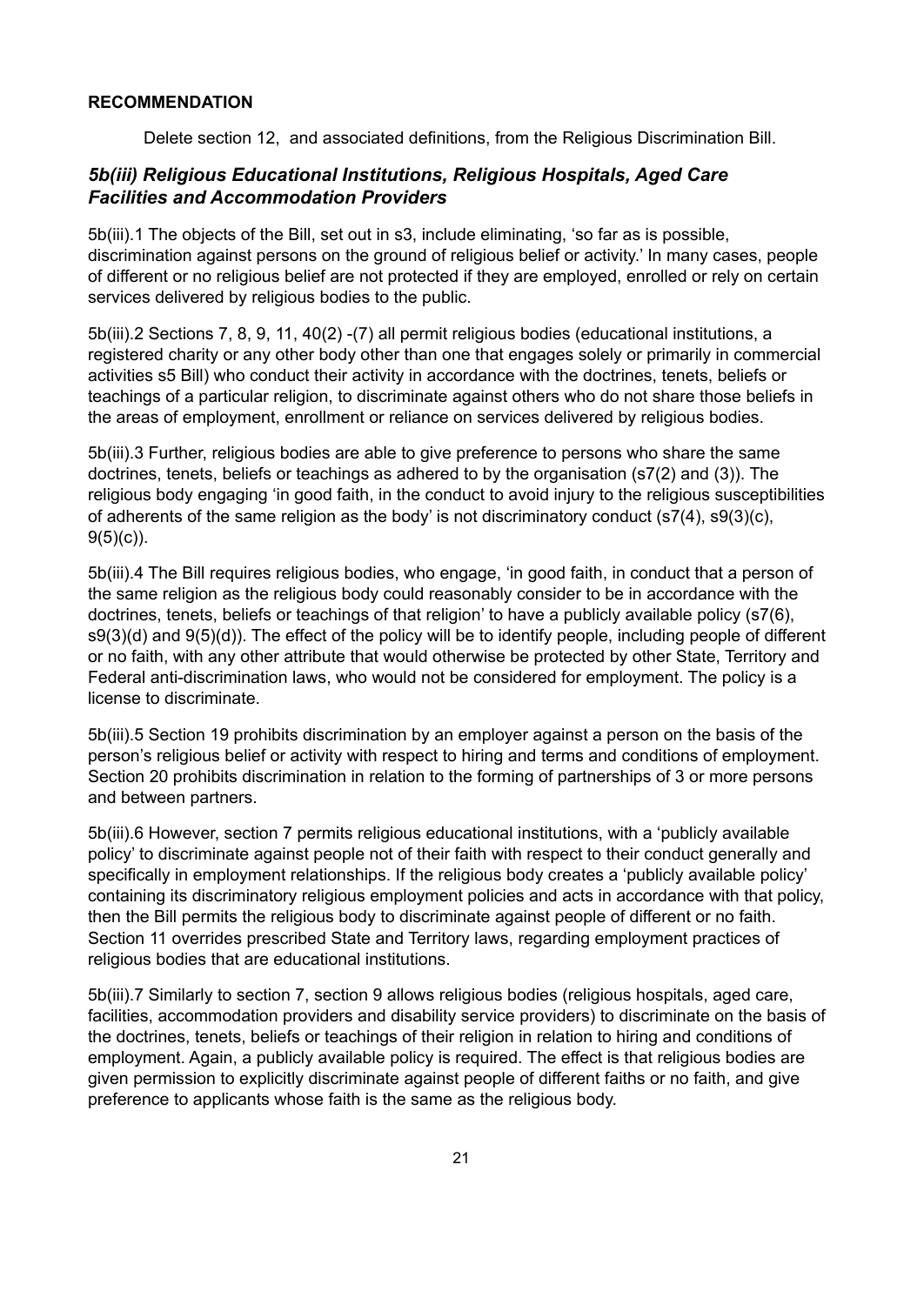5b(iii).8 AIA acknowledges that there are roles within a religious body, such as chaplaincy services, where it is appropriate that those positions are occupied by a person with the same religious beliefs as those which underpin the body's operation. Not all positions in the religious body fall into this category. Religious bodies often receive public funds, contributed to by all members of the community, to provide services to the public at large.

5b(iii).9 AIA's firm position is that religious bodies in receipt of public funding or providing services on behalf of the government for hospitals, accommodation services, disability services and aged care facilities, must not discriminate in the provision of those services or in the employment of staff, in ways that would otherwise be unlawful.

5b(iii).10 Sections 24 (education), 25 (access to premises), 26 (goods, services and facilities), 27 (accommodation), 28 (land), 29 (sport) and 30 (clubs) all make it unlawful to discriminate against a person on the ground of the person's religious belief or activity. Exceptions are made for religious camps and conference sites where conduct occurs in the course of establishing, directing, controlling or administering a camp or conference site. In these circumstances a person's conduct may discriminate against another person, on the ground of the first person's religious belief or activity, if that conduct is in accordance with a publicly available policy (s40(2), (5)). There is no requirement that the discrimination by a religious body on the ground of religious belief or activity conform with the doctrines, tenets or beliefs of a religion or is necessary to avoid injury to the religious suceptibilities of adherents of that religion. AIA is concerned that discrimination on the basis of religious belief is permitted in the context of a commerial transaction for profit.

#### **RECOMMENDATION**

Delete sections 7 to 9 of the Religious Discrimination Bill.

#### **RECOMMENDATION**

Delete section 11 of the Religious DiscriminationBill and Schedule 2 of the Religious Discrimination (Consequential Amendments) Bill 2021.

#### **RECOMMENDATION**

Delete sections 40(2) to (7) of the Religious Discrimination Bill.

#### **RECOMMENDATION**

If the Committee determines that the above three recommendations should not be accepted, then replace sections 7 to 9, 11 and 40(2) to (7) with provisions consistent with Commonwealth, State and Territory laws.

5b(iii).11 AIA notes that the drafting of the Bill contains definitions of some terms which differ from that in other legislation. For example, the *Sex Discrimination Act 1984* at s37 refers to 'religious bodies' as those 'established for religious purposes, ……. that conforms to the doctrines, tenets or beliefs of that religion or is necessary to avoid injury to the religious susceptibilities of adherents of that religion.' The Bill, however, defines a 'religious body' as any educational institution, registered charity or any other kind of body, other than one that engages solely or primarily in commercial activities, that are conducted in accordance with the doctrines, tenets, beliefs or teachings of a particular religion.' The reason for the difference is not clear.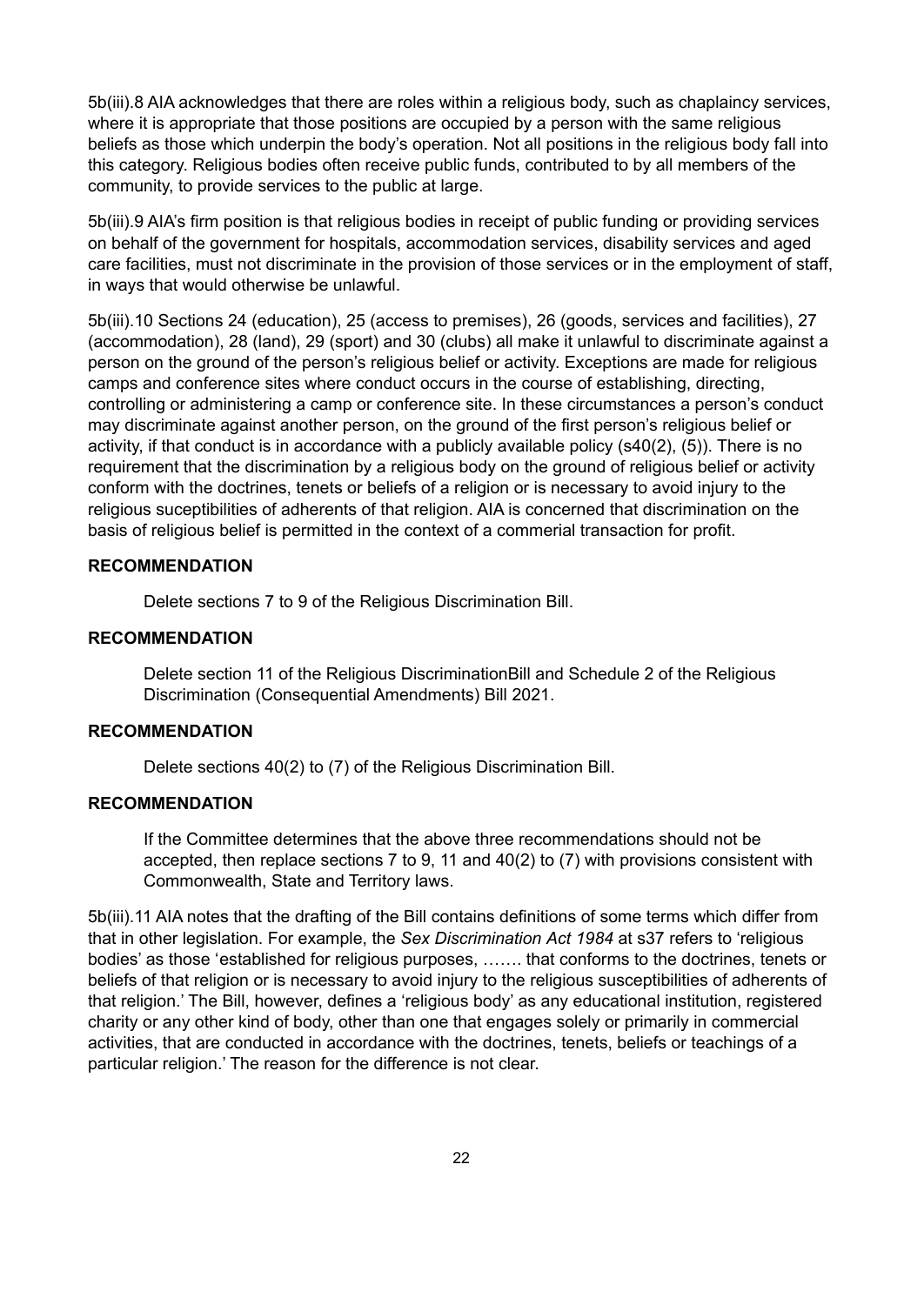5b(iii).12 AIA's view is that defining a 'religious body as being established for a religious purpose' with reference to the doctrines, tenets or beliefs of that religion, properly enacts *Article 18 ICCPR.*

#### **RECOMMENDATION**

The Religious Discrimination Bill's definitions and terminology be reviewed to ensure that its definitions and terminology are consistent with existing Federal discrimination legislation.

#### *'Publicly available policy'*

<span id="page-22-0"></span>5b(iii).13 AIA is deeply concerned that the Bill permits religious bodies, with a publicly available policy, to discriminate against and harm Australians who do not hold, or whose characteristics fall outside, that particular religious belief (particularly the LGBTQIA+ community, women and members of minority religious faiths). As such, AIA's position is that this Bill may contravene Australia's obligations under international law on the rights of equality and non-discrimination, including *Articles 2(2), 3 - 7 ICESCR* and *Articles 2, 3* and *26 ICCPR*.

5b(iii).14 In some areas of employment, for example support services for people with disability or lived experience of mental illness and aged care, religious organisations receive a large proportion of government funding used to provide these services. Any legislation that facilitates or entrenches discrimination in the employment of a diverse staff team has an impact, not only on those seeking employment in the field, but on clients receiving services. For example, a Catholic aged care facility, on the basis of their religious belief, refusing to hire LGBTQIA+ staff may mean that the older gay man living full time in a nursing home never sees his identity reflected in those around him. Similarly, LGBTQIA+ people accessing disability services may also not see disability workers or service providers who are LGBTQIA+. These are very isolating experiences likely to have a negative impact on wellbeing. There is also the potential to greatly reduce the number of safe workplaces for some individuals, for example, LGBTQIA+ people, potentially creating significant barriers to employment.

#### **RECOMMENDATION**

The Bill be amended to prohibit discrimination based on religious belief by faith-based organisations delivering any health or aged-care services, disability, homelessness, family and domestic violence, financial assistance and other community services or government funded services to the public.

#### <span id="page-22-1"></span>*5b(iv) Qualifying bodies*

5b(iv).1 Many people work in professions where requirements are set for admission and continued membership of that profession. Qualifying bodies exist to assess applicants for admission and to ensure that members of that profession continue to meet standards of behaviour. These rules exist to protect public trust in those professions.

5b(iv).2 Section 15(1) of the Bill allows a person to make a statement of belief, which they believe accords with the doctrines, tenets or beliefs of their religion, outside of their work and that statement, no matter how harmful, prejudicial or dangerous it is, is not able to be taken into account by a qualifying body. To do so, would be to discriminate against the statement maker.

5b(iv).3 For example, s17(1), *Legal Profession Uniform Laws (NSW) 2014* provides that to be admitted to the Australian legal profession, a person must have appropriate legal qualifications, have completed practical legal training and be 'a fit and proper person.' Evidence of an applicant's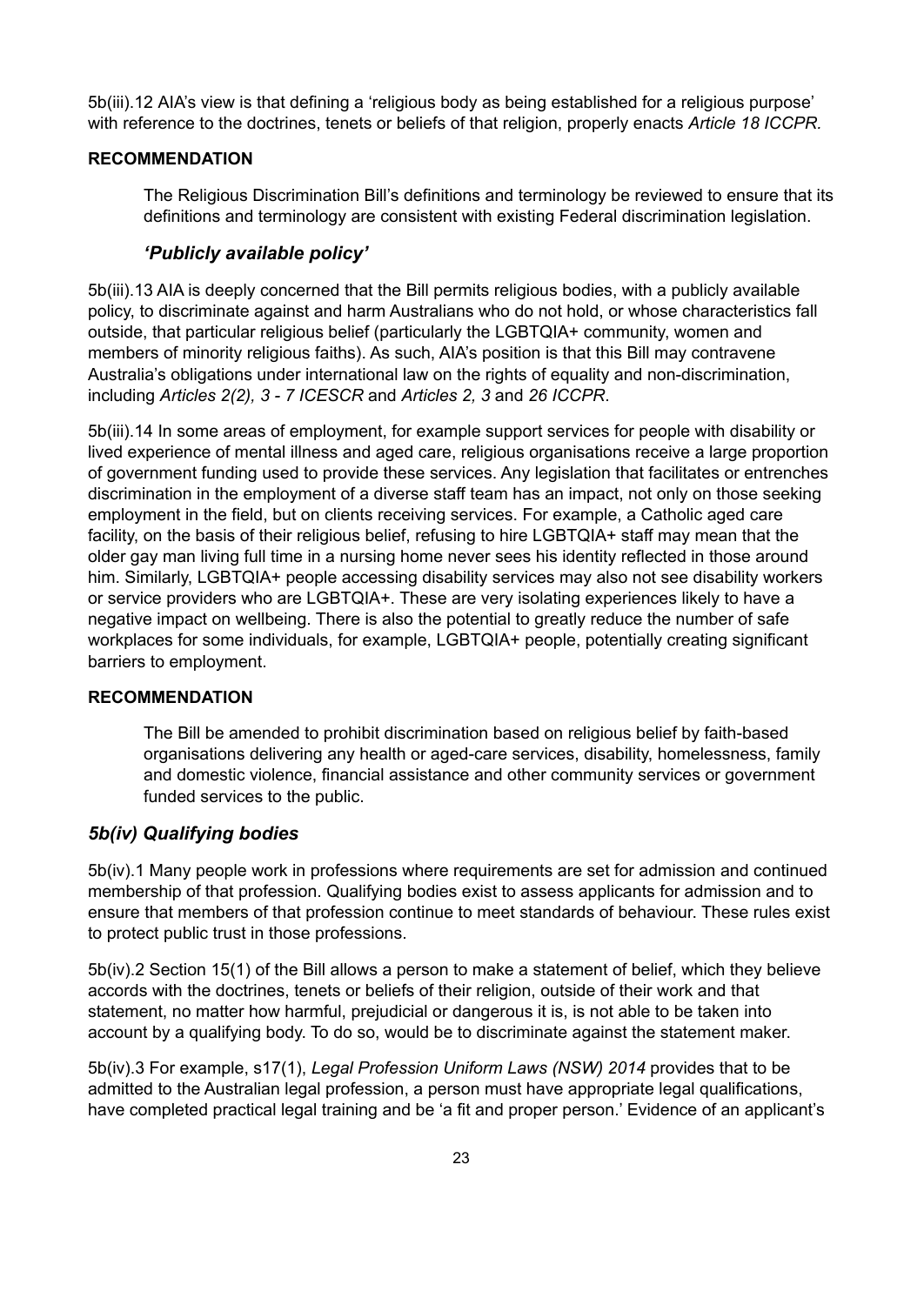'fame and character' is required for the assessment to be made as to whether the applicant is a fit and proper person for admission.<sup>38</sup> No matter what harmful, prejudicial or dangerous a statement an applicant has made, based on their understanding of their religion, s15(1) of the Bill says that taking that statement into account is discriminatory.

5b(iv).4 Similarly, after a person is admitted to a profession, statements of belief, made outside work, cannot be taken into account when disciplinary matters are being considered. Statements of belief by members of professions may well reflect badly on their employer, interfere with the ability of their employer to provide professional services to the whole community and damage the reputation of the profession as a whole.

5b(iv).5 It is easy to see that enacting s15 of the Bill will have a devastating effect on the ability of qualifying bodies to properly assess whether or not an applicant is a fit and proper person for admission to the profession, to manage the conduct of their members after admission and to counteract and prevent harmful public statements being made by their members.

#### **RECOMMENDATION**

Delete section 15 of the Religious Discrimination Bill (and associated definitions).

### <span id="page-23-0"></span>*5b(v) Human rights protect human beings.*

5b(v).1 The UDHR, ICCPR, ICESCR, CEDAW, CRC, the Declaration on Religious Beliefs and the Yogyakarta Principles and the Yogyakarta Principles +10 all protect the rights of human beings. They do not protect the rights of corporate entities.

5b(v).2 It is appropriate that sections 16(1) and (2) of the Bill provide protection from discrimination to a person who has an association with another individual who holds a religious belief or activity, as if that person held the same religious belief.

 $5b(v)$ .3 It is not appropriate to stretch the concept of association to include, in the context of an anti-discrimination Bill to protect the human right of freedom of thought, conscience and religion, a body corporate having an association with an individual (s16(3)). The body corporate has no human rights to protect, even if a reasonable person would 'closely associate the body corporate with the individual'.

#### **RECOMMENDATION**

Delete section 16(3) of the Religious Discrimination Bill.

### <span id="page-23-1"></span>**5c. Human Rights Legislation Amendment Bill 2021**

5c.1 An amendment is proposed for the *Charities Act 2013* (Cth) that conclusively presumes that an entity that advances, expresses or supports a view of marriage as a union of a man and a woman, or encourages this view, is 'presumed, conclusively, to be for the public benefit and not contrary to public policy.'

5c.2 It is entirely unclear why this amendment is needed. Ministers of religion may refuse to solemnise any marriage which does not conform to the doctrines, tenets or beliefs of the minister's

<sup>38</sup> Legal Profession Uniform Admission Rules 2015, r 16.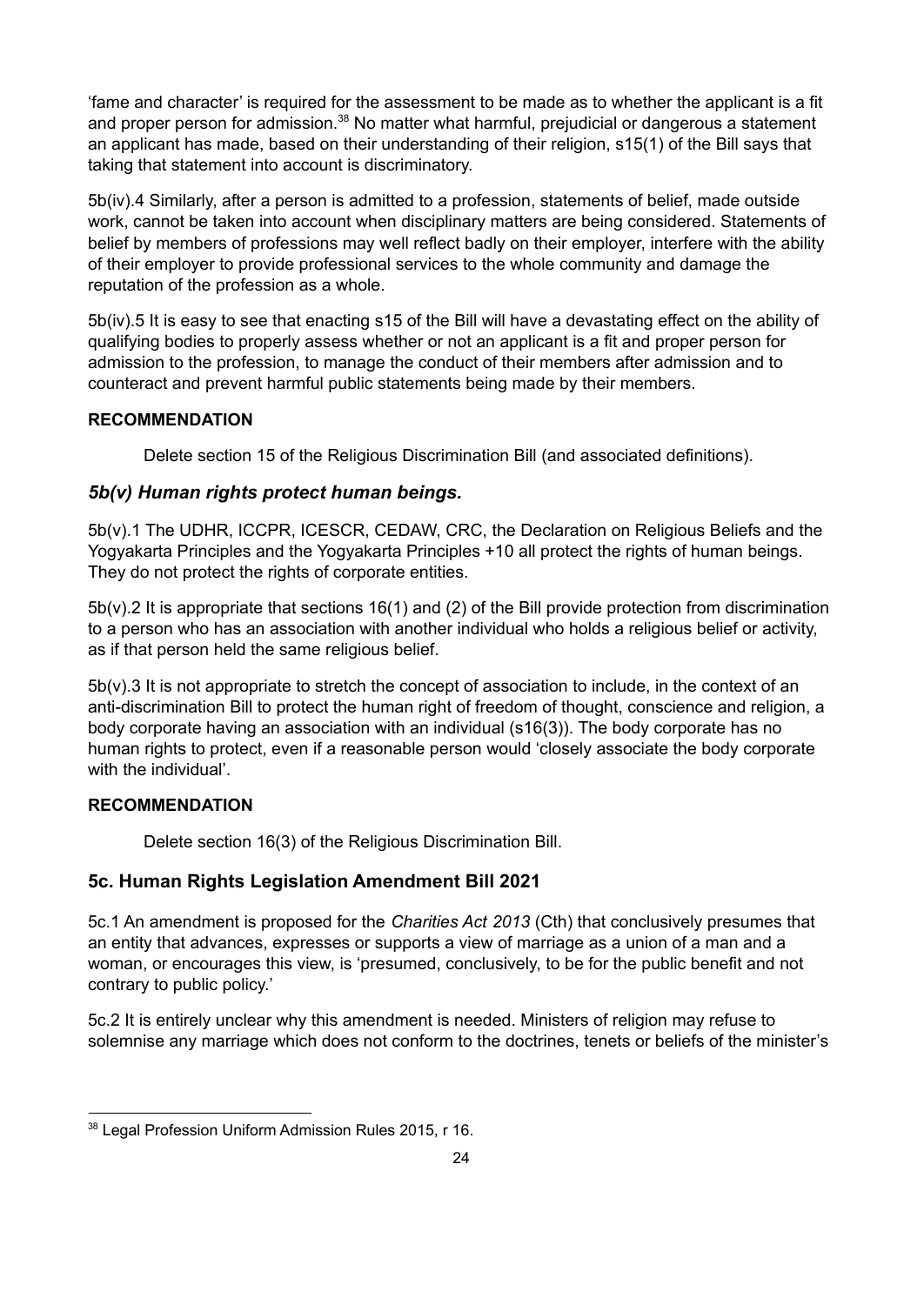religion. $^{39}$  There are no restrictions on people of faith believing that a marriage is a union between a man and a woman.

5c.3 The fact remains that the legal definition of 'marriage' is 'the union of 2 people to the exclusion of all others, voluntarily entered into for life.<sup>40</sup> Some couples will be married by a minister of religion, and others will be married by a marriage celebrant or a religious marriage celebrant. Those marriages are all lawful.

5c.4 An explanatory note to s11 *Charities Act* states that activities are not contrary to public policy simply because they are contrary to government policy. We note that Equality Australia's submission states that no charities advocating for marriage equality and against government policy were disqualified in the lead up to the postal survey. There appears to be little to no risk of a charity losing its status because it advocates for marriage being between a man and a woman.

#### **RECOMMENDATION**

Delete the proposed s19 of the *Charities Act 2013* (Cth) from the Human Rights Amendment Bill.

An amendment to the *Marriage Act 1961* (Cth) is proposed which would allow religious educational institutions to refuse to make facilities available or provide goods or services for the purposes of the solemnisation of a marriage provided that the refusal conforms with their religion or is necessary to avoid injury to the religious susceptibilities of adherents of that religion.<sup>41</sup> There are existing exemptions for religious bodies in s47B *Marriage Act 1961* (Cth) and under ss 37-38 *Sex Discrimination Act 1984* (Cth). The need for the proposed s47C is not clear.

#### **RECOMMENDATION**

Delete the proposed s47C of the *Marriage Act 1961* (Cth) from the Human Rights Amendment Bill.

<sup>39</sup> *Marriage Act 1961* (Cth), s47(3).

<sup>40</sup> *Marriage Act 1961* (Cth), s5.

<sup>41</sup> Human Rights Legislation Amendment Bill 2021, Sch1, cl 6 (proposed 47C *Marriage Act 1961* (Cth).